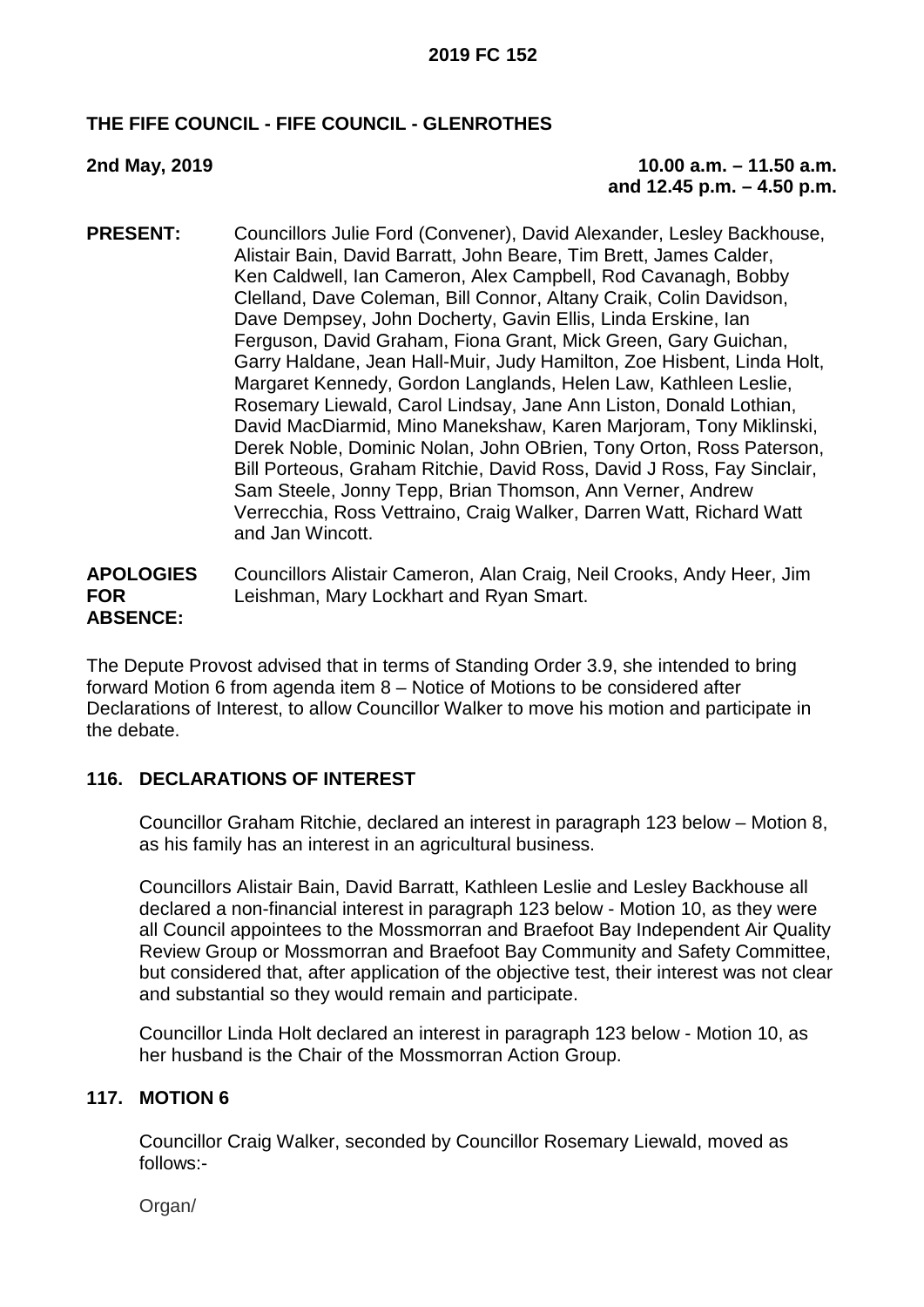### **Organ Donation**

"Council welcomes the proposed Scottish Government Bill on moving towards a system of 'opt out organ donation' and welcomes the level of cross party and public support.

Council notes there is encouraging evidence that, as part of a package of measures, and opt out system can lead to increases in organ donation and transplantation.

In agreeing this motion, council hopes to contribute to a wider awareness of both deceased and living donation as a life-saving act, increasing donation rates and saving lives."

#### **Amendment**

Councillor David J Ross, seconded by Councillor Kathleen Leslie, moved as follows:-

- Council recognises and appreciates the need for increased organ donation.
- Council also recognises the right of the individual to make an informed decision on an individual basis.
- Council therefore asks the Scottish government to take all possible measures to encourage people to sign-up on a voluntary basis for organ donation.

#### Vote

| Amendment     | 9 votes  |
|---------------|----------|
| <b>Motion</b> | 53 votes |

### **Decision**

The Council agreed in terms of the motion.

#### **118. CIVIC BUSINESS**

There was tabled at the meeting a Civic Business Bulletin, a copy of which is appended as Appendix 1 to the minute.

### **119. MINUTE OF FIFE COUNCIL OF 7TH MARCH, 2019**

The Depute Provost, seconded by Councillor Brett, moved that the minute of the meeting of Fife Council of 7th March, 2019 be approved.

#### **Decision**

The minute was approved.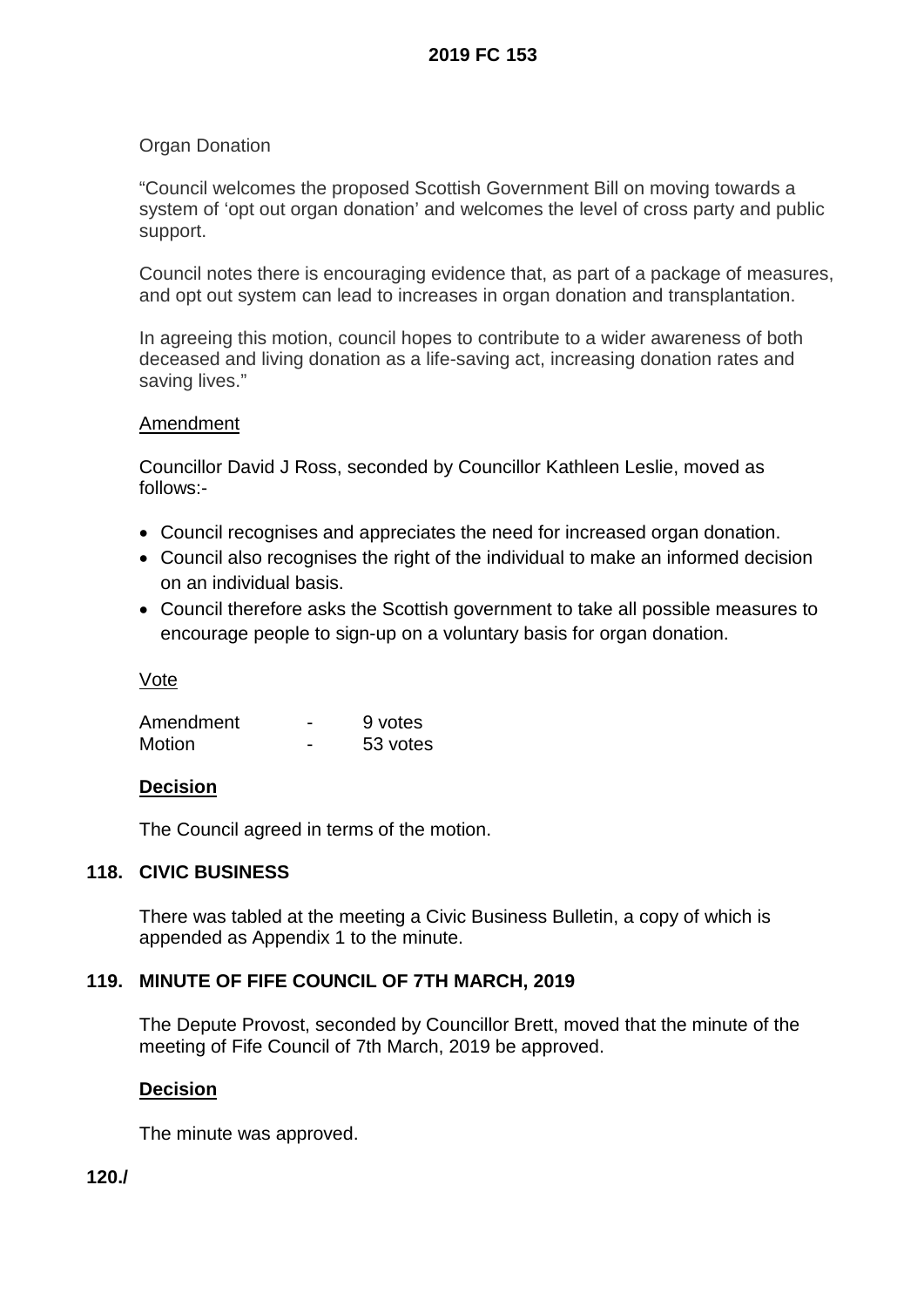### **2019 FC 154**

# **120. MINUTES OF COMMITTEES AND SUB-COMMITTEES**

The minutes of the undernoted Committee and Sub-Committees, as contained in the volume of minute (available on FISH and FifeDirect), were submitted for accuracy.

(1) Regulation and Licensing Committee of 12th February, 2019 and 12th March, 2019.

(2) North East Planning Committee of 6th March, 2019 and 3rd April, 2019.

(3) Central Area Planning Committee of 4th March, 2019 and 1st April, 2019.

(4) West Planning Committee of 13th March, 2019 and 10th April, 2019.

(5) Fife Planning Review Body of 25th February, 2019 and 9th April, 2019

(6) Environment, Protective Services and Community Safety Committee of 4th April, 2019.

(7) Education and Children's Services Committee of 19th March, 2019 (together with the minutes of the Education Appointment Committee of 11th February and 20th February, 2019).

(8) Community and Housing Services Committee of 11th March, 2019 and 11th April, 2019.

(9) Assets, Property and Facilities Committee of 21st March, 2019.

(10) Policy and Coordination Committee of 28th March, 2019 (together with minutes of the Superannuation Fund and Pensions Sub-Committee of 11th February, 2019, Appeals Sub-Committee of 25th January, 2019 and Appointments Sub-Committee of 1st March, 2019).

(11) Scrutiny Committee of 2nd April, 2019.

(12) Standards and Audit Committee of 28th February, 2019.

(13) Economy, Tourism, Strategic Planning and Transportation Committee of 14th March, 2019.

(14) City of Dunfermline Area Committee of 26th March, 2019.

(15) Glenrothes Area Committee of 6th March, 2019.

(16) South and West Fife Area Committee of 27th February, 2019.

(17) Kirkcaldy Area Committee of 26th February, 2019.

(18) North East Fife Area Committee of 20th March, 2019.

(19) Levenmouth Area Committee of 3rd April, 2019.

(20) Cowdenbeath Area Committee of 20th March, 2019.

(21) Health and Social Care Integration Joint Board of 20th February, 2019 and 28th March, 2019 (subject to approval by the Integration Joint Board at their meeting on 26th April, 2019).

### **Decision**

The minutes were noted.

*Councillor Ferguson left the meeting following consideration of the above item.*

### **121. CO-LEADERS REPORT**

The Council considered a report from the Co-Leaders on a number of strategic issues.

The/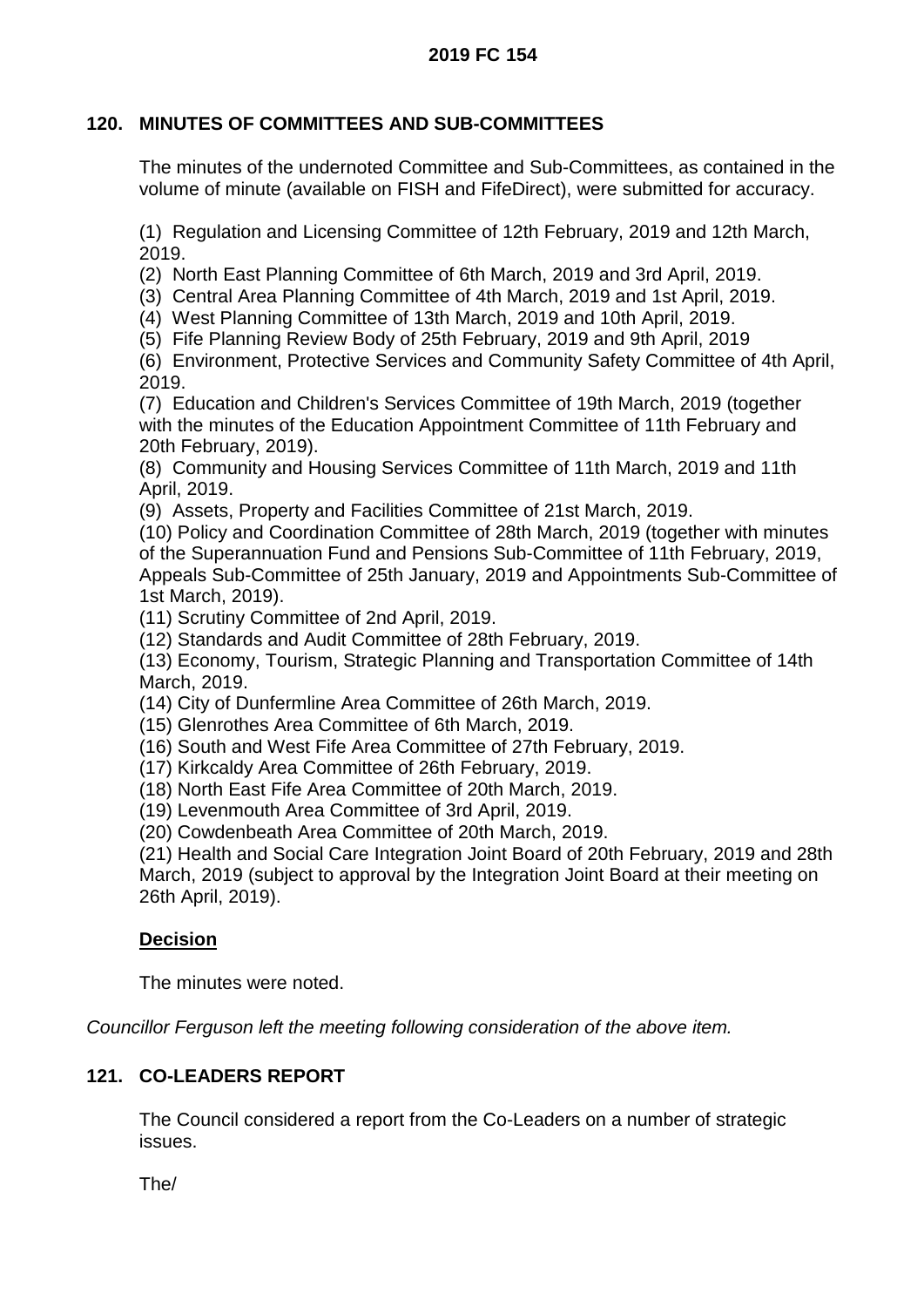The Co-Leaders provided updates on a number of issues in response to questions from members.

*Councillor Walker left the meeting during consideration of the above item. Councillor Suttie joined the meeting during consideration of the above item.*

# **122. QUESTION TIME**

In terms of Standing Order No. 1.7, the questions put by members to the meeting, written answers and supplementary questions, are contained in Appendix 2 to the minute.

*The meeting adjourned at 11.50 a.m.*

*The meeting reconvened at 12.45 p.m.*

**PRESENT:** Councillors Julie Ford (Convener), David Alexander, Lesley Backhouse, Alistair Bain, David Barratt, John Beare, Tim Brett, Ken Caldwell, Ian Cameron, Alex Campbell, Rod Cavanagh, Bobby Clelland, Dave Coleman, Bill Connor, Altany Craik, Colin Davidson, Dave Dempsey, John Docherty, Gavin Ellis, Linda Erskine, David Graham, Fiona Grant, Mick Green, Gary Guichan, Garry Haldane, Jean Hall-Muir, Judy Hamilton, Zoe Hisbent, Linda Holt, Gordon Langlands, Helen Law, Kathleen Leslie, Rosemary Liewald, Carol Lindsay, Jane Ann Liston, Donald Lothian, David MacDiarmid, Mino Manekshaw, Karen Marjoram, Tony Miklinski, Derek Noble, Dominic Nolan, John OBrien, Tony Orton, Ross Paterson, Bill Porteous, Graham Ritchie, David Ross, David J Ross, Fay Sinclair, Sam Steele, Alistair Suttie, Jonny Tepp, Ann Verner, Andrew Verrecchia, Ross Vettraino, Darren Watt, Richard Watt and Jan Wincott.

### **123. NOTICE OF MOTIONS**

The Committee considered a report by the Head of Legal and Democratic Services which requested the Council consider the motions submitted in terms of Standing Order 8.1.

### **Motion 1**

Councillor Tony Miklinski, seconded by Councillor David J Ross, moved as follows:-

"This Council recognises the Fife Integration Joint Board (IJB) £7M in year budget gap that will need to be closed by finding further savings measures. This Council acknowledges that further cuts, on top of those already approved, will likely be extremely damaging to Health and Social Care services for the most vulnerable members of the public.

This/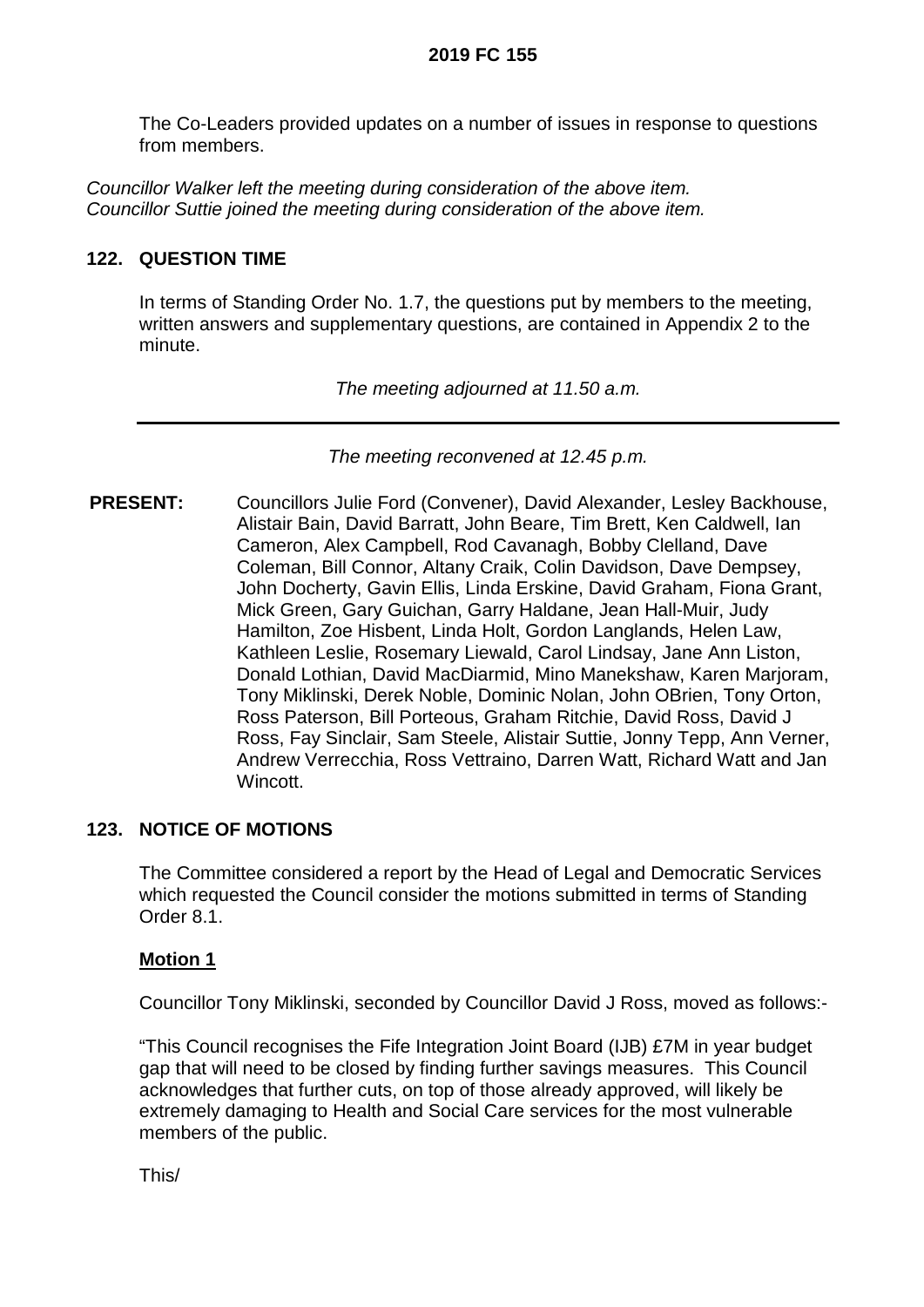### **2019 FC 156**

This Council further recognises that the Fife IJB was underfunded by some £11M at inception and that this shortfall has carried forward since 2016.

The Council believes that:

- the Scottish Government is responsible for this shortfall
- inflicting cuts on the most vulnerable people in Fife, in order to balance the budget gap caused by the shortfall, is unacceptable
- the/
- the Scottish Government's highest priority, within those powers devolved, should be the wellbeing of Scottish Citizens.

Accordingly, this Council will write to the Cabinet Secretary for Health and Sport to request that the Fife IJB's budget is increased by £7M in year, and on a recurring basis."

### Amendment

Councillor David Graham, seconded by Councillor Rosemary Liewald, moved as follows:-

"Council notes the significant funding pressures on Fife's Health and Social Care Partnership and its Integration Joint Board.

Fife Council notes the decision of the Integrated Joint Board to balance it's budget over a 3 year period.

Fife Council notes that there is a £6.55 million gap to be funded in year 3. This represents 1.2% of the base budget of £530 million. However, it is acknowledged that the cumulative impact of budget reductions will be extremely damaging to health and social care services. Council also notes the historic underfunding of the Health and Social Care Partnership but that this was addressed from the Council side through additional funding in previous years.

Council further notes that the Council is working constructively with NHS Fife and the Health and Social Care Partnership to address these financial challenges and to reshape services to better meet the needs of individuals and communities across Fife.

Council endorses the action of the Co-Leaders in writing to Jeanne Freeman MSP, Cabinet Secretary for Health and Sport seeking a meeting to discuss how the Scottish Government might support the Council, NHS Fife and the Health and Social Care Partnership to address these challenges."

#### Vote

| Amendment | 39 votes |
|-----------|----------|
| Motion    | 19 votes |

### **Decision/**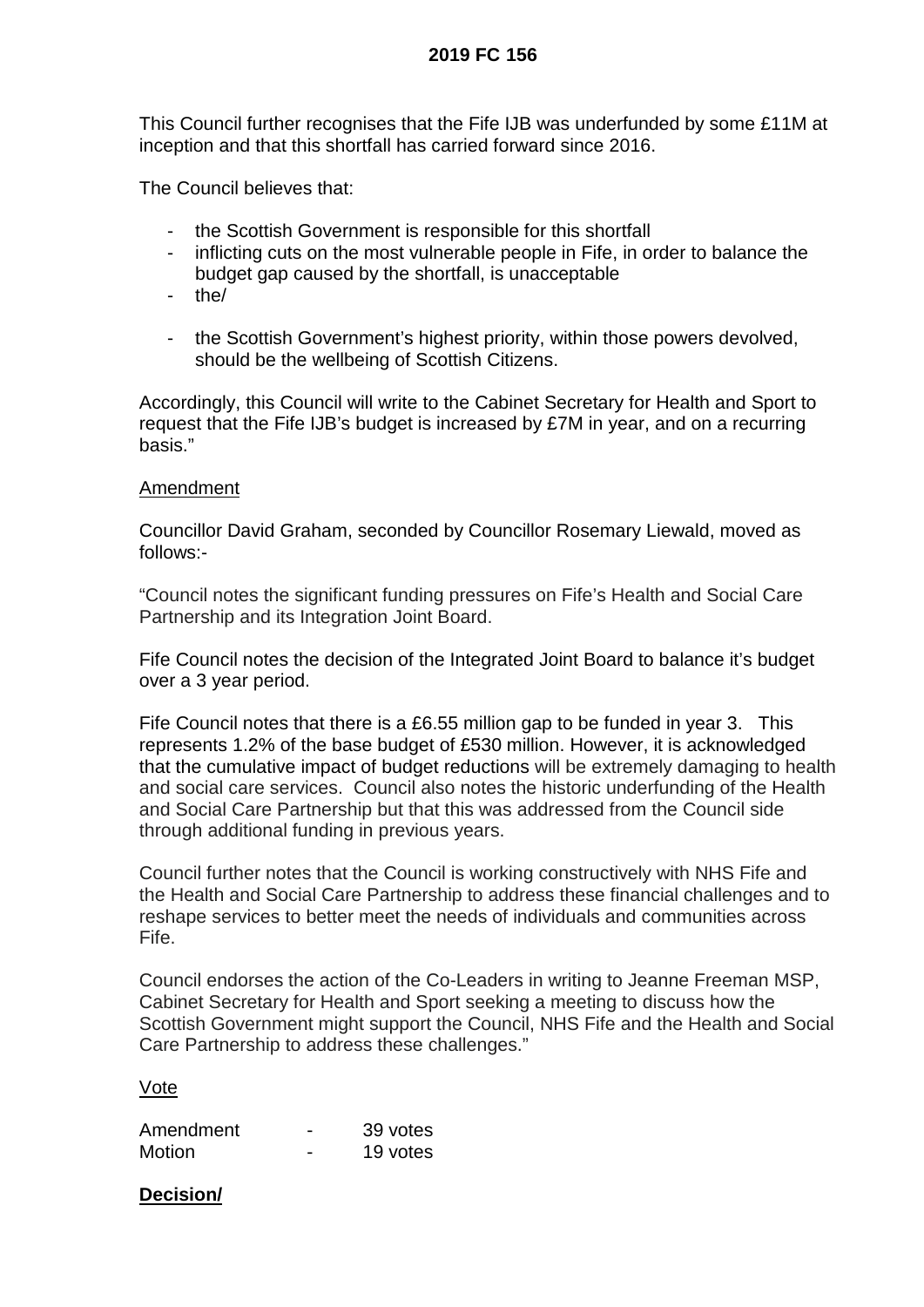### **Decision**

The Council agreed in terms of the amendment.

*Councillor Cavanagh left the meeting following consideration of the above item.*

### **Motion 2**

Councillor Kathleen Leslie, seconded by Councillor Linda Holt, moved as follows:-

"Council notes:

- Children born in January or February can be deferred automatically at parental request and will not require assessment. These children will be entitled to a further year of free nursery education.
- The Give Them Time campaign survey found that whilst 80% of parents were aware of the right to defer for children born in January and February only 19% were aware of the right to defer for those born between September and December.

Council believes that:

- Children born from September to December are also entitled to be deferred for a year at parental request and should also receive a funded nursery place for this extra year. This should not require any additional assessment.
- An additional funded year should be able to be taken at either a Council nursery or a Partner Provider.

Council therefore instructs officers to prepare a report for consideration by the Education & Children's Services Committee on the adoption of that policy.

Council additionally:

Asks officers to ensure that information on the right to defer is clearly available both on Fife Direct and in nursery settings (both Council and Partner Providers)."

### Amendment

Councillor Fay Sinclair, seconded by Councillor Linda Erskine, moved as follows:-

"All children whose 5th birthday falls after the first day of the new term may be deferred from entry to Primary 1, at parental request, until the following August, as outlined in Fife Council's School Admissions Policy.

Council notes the work of Give Them Time's campaign for a transparent, consistent and child-centred approach to be taken by all Scottish local authorities when considering funding requests for an extra year of nursery for a child who has a legal right to be deferred.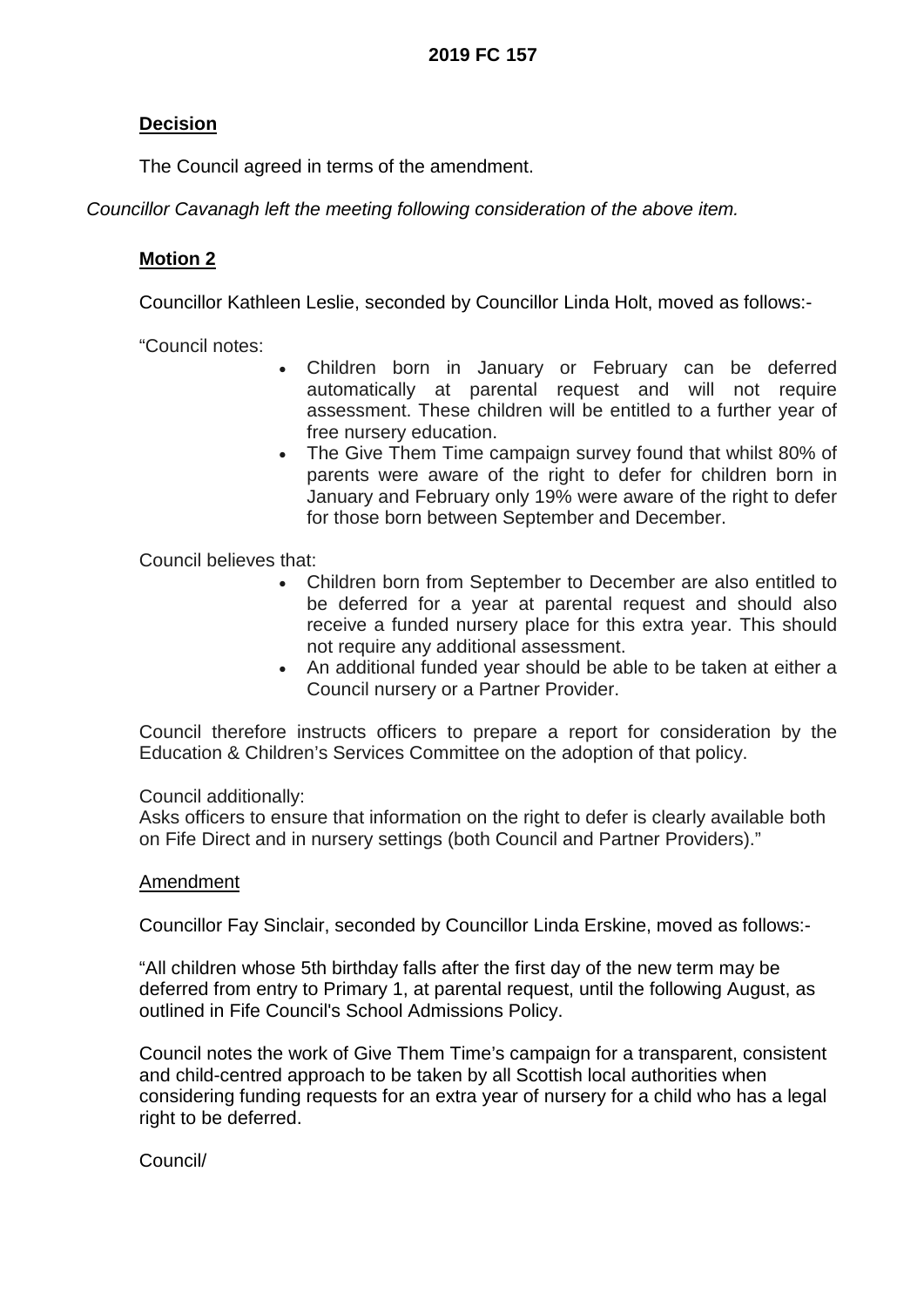Council therefore endorses Fife's policy of providing an additional year of funded nursery for children born mid-August to December on a discretionary basis, where it is assessed as being in the best interests of the child, in addition to the automatic funded places for those children born in January or February.

Decisions on discretionary funded nursery places for deferred entry requests are made by Education Managers based on all information provided, including from parents, assessment by the headteacher and staff of the nursery and, where appropriate, the link educational psychologist and other services such as SALT. The decision to defer should not be taken lightly as it is irreversible and can have implications throughout the child's school life, including the pupil leaving school at 16 without having had the opportunity to be presented for any formal qualifications.

Council instructs the Education and Children's Services to ensure that this information is easily accessible to parents and carers so that an informed decision can be taken on any deferred entry to P1."

### Vote

| Amendment | 39 votes |
|-----------|----------|
| Motion    | 18 votes |

### **Decision**

The Council agreed in terms of the amendment.

### **Motion 3**

Councillor Jane Ann Liston, seconded by Councillor Tim Brett, moved as follows:-

"Recognising the growing concerns over climate change, Fife Council instructs officers to prepare a report on the introduction of an environmental impact assessment process for all policy changes and for this report to be considered by the Policy and Co-ordination Committee in due course."

#### **Decision**

The Council agreed the motion unanimously.

### **Motion 4**

Councillor Dave Dempsey, seconded by Councillor Richard Watt, moved as follows:-

"Council asks the Co-Leaders to include within their report to the next Council meeting an update of progress towards their Programme of Administration published in 2017 including a note of which objectives have been achieved, details of the evidence for that achievement and estimates for the completion dates for those achievements that remain uncompleted."

#### Amendment/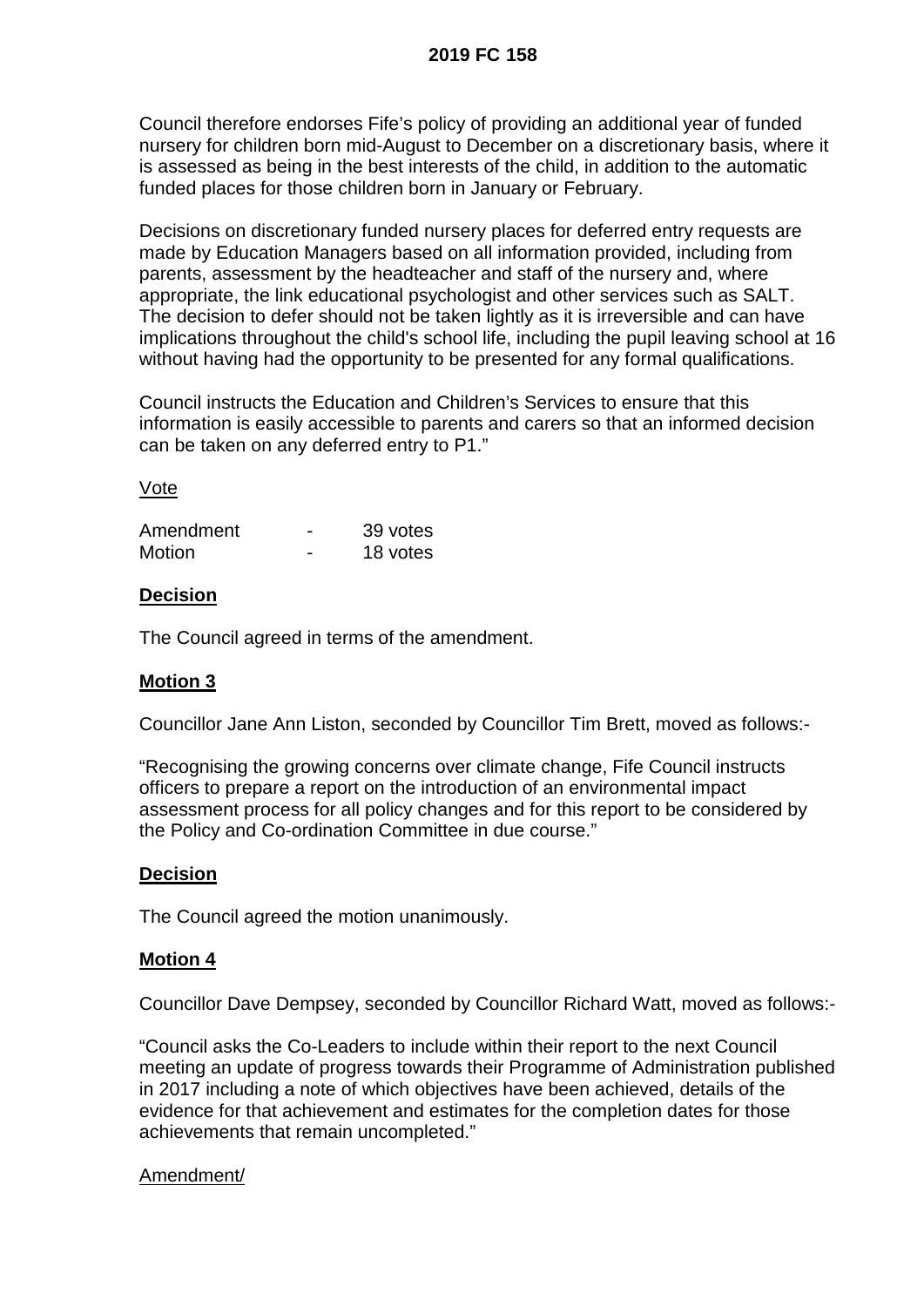### Amendment

Councillor David Ross, seconded by Councillor David Alexander, moved as follows:-

"Council notes that it has been past practice for the Council Leader to produce an annual statement for the Autumn Council meeting and that the Co-Leaders intend to continue this practice, including appropriate reference to the Programme of Administration."

Vote

| Amendment     | 39 votes |
|---------------|----------|
| <b>Motion</b> | 18 votes |

### **Decision**

The Council agreed in terms of the amendment.

*Councillor Leslie left the meeting during consideration of the above item and was not present for the vote.*

### **Motion 5**

Councillor Dave Dempsey, seconded by Councillor Dave Coleman, moved as follows:-

"Council

- Notes with deep regret the recent decisions by Scottish Government Reporters to grant appeals against the Council's refusal of planning permission for sites in Crossford and Aberdour.
- Notes that SESplan2 has been with the Scottish Minister for some time.
- Asks the Minister to look closely at these applications and, if possible, call them in for reconsideration.
- Asks the Minister to conclude the examination of SESplan2 as quickly as possible."

### Amendment

Councillor John Beare, seconded by Councillor Altany Craik, moved as follows:-

"Council notes the recent decisions by the Scottish Government Reporters to grant appeals against the Council's refusal of planning permission for sites in Crossford and Aberdour, and that it would be possible for the Minister to call them in.

Council further notes that SESPlan2 has been with the Scottish Minister for some, asks the Co-Leaders to write to the Minister requesting that the Minister conclude the examination of SESPlan2 as quickly as possible."

Vote/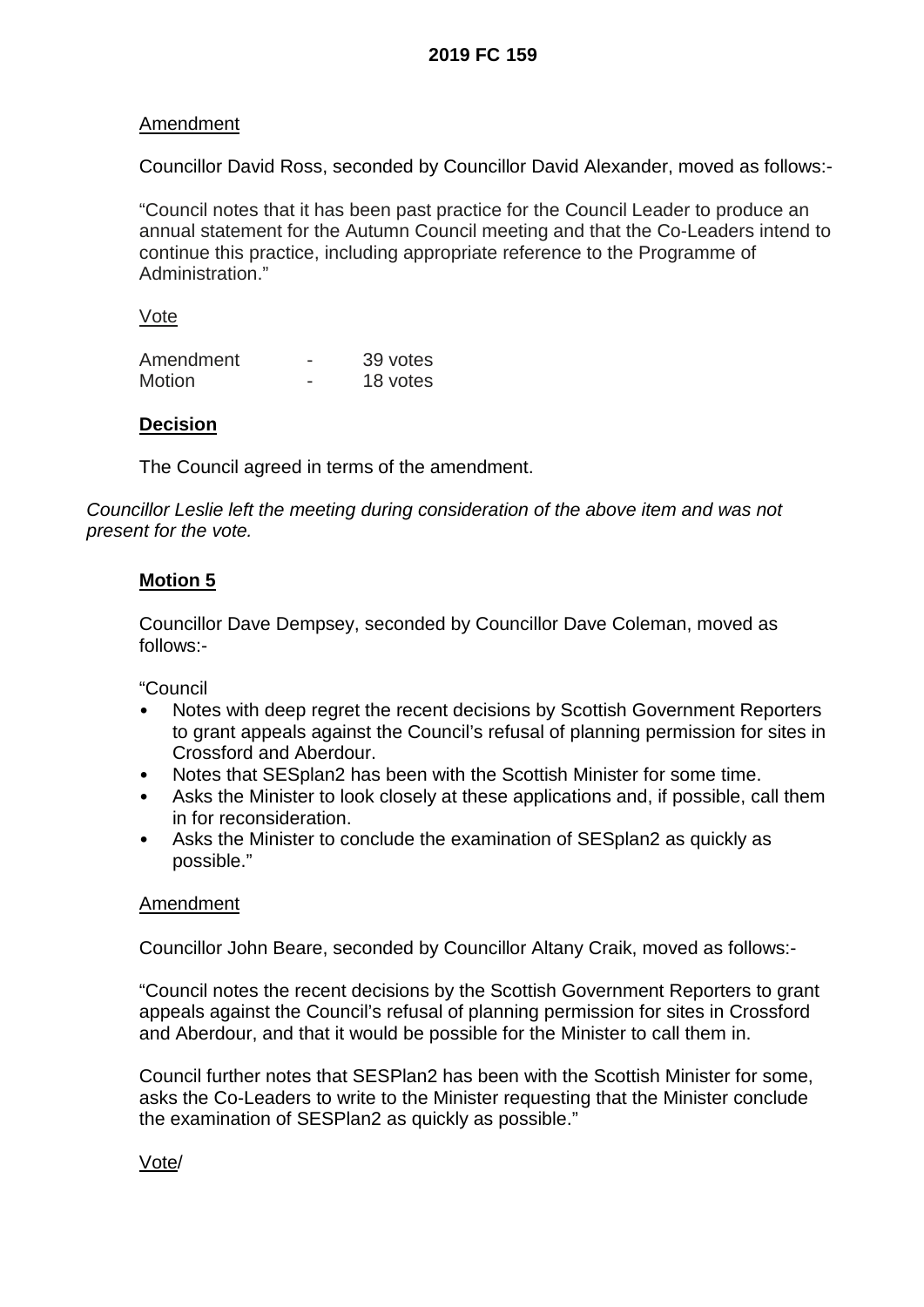Vote

| Amendment | 39 votes |
|-----------|----------|
| Motion    | 14 votes |

*Councillor Leslie rejoined the meeting during consideration of the above item.*

*The Depute Provost granted a 5 minute recess to allow members to consider circulated amendments. The meeting reconvened at 2.50 p.m.*

### **Motion 6**

This item was brought forward to be considered at the start of the meeting at the discretion of the Depute Provost.

### **Motion 7**

Councillor Linda Holt, seconded by Councillor Dave Dempsey, moved as follows:-

"In the interests of transparency, accountability and good governance, Council asks that the Guidance recently issued by the Head of Legal and Democratic Services concerning the competency of motions be:

(1) referred to the Governance Working Group which would enable the members to discuss these in more detail; and

(2) incorporated into draft Standing Orders in due course."

#### **Amendment**

Councillor David Ross, seconded by Councillor David Alexander, moved as follows:-

"Council notes that it is for the Proper Officer – usually the Head of Legal and Democratic Services – to make a decision on the competency of a motion submitted in advance of a meeting and, if a motion or amendment is submitted during a meeting, the Convener will determine competence based on advice from legal adviser or committee officer as required. It is not a matter for discussion by members.

Council asks the Head of Legal and Democratic Services to consider adding her guidance as an appendix to the Council's Standing Orders."

#### Vote

| Amendment     | 43 votes |
|---------------|----------|
| <b>Motion</b> | 14 votes |

### **Decision/**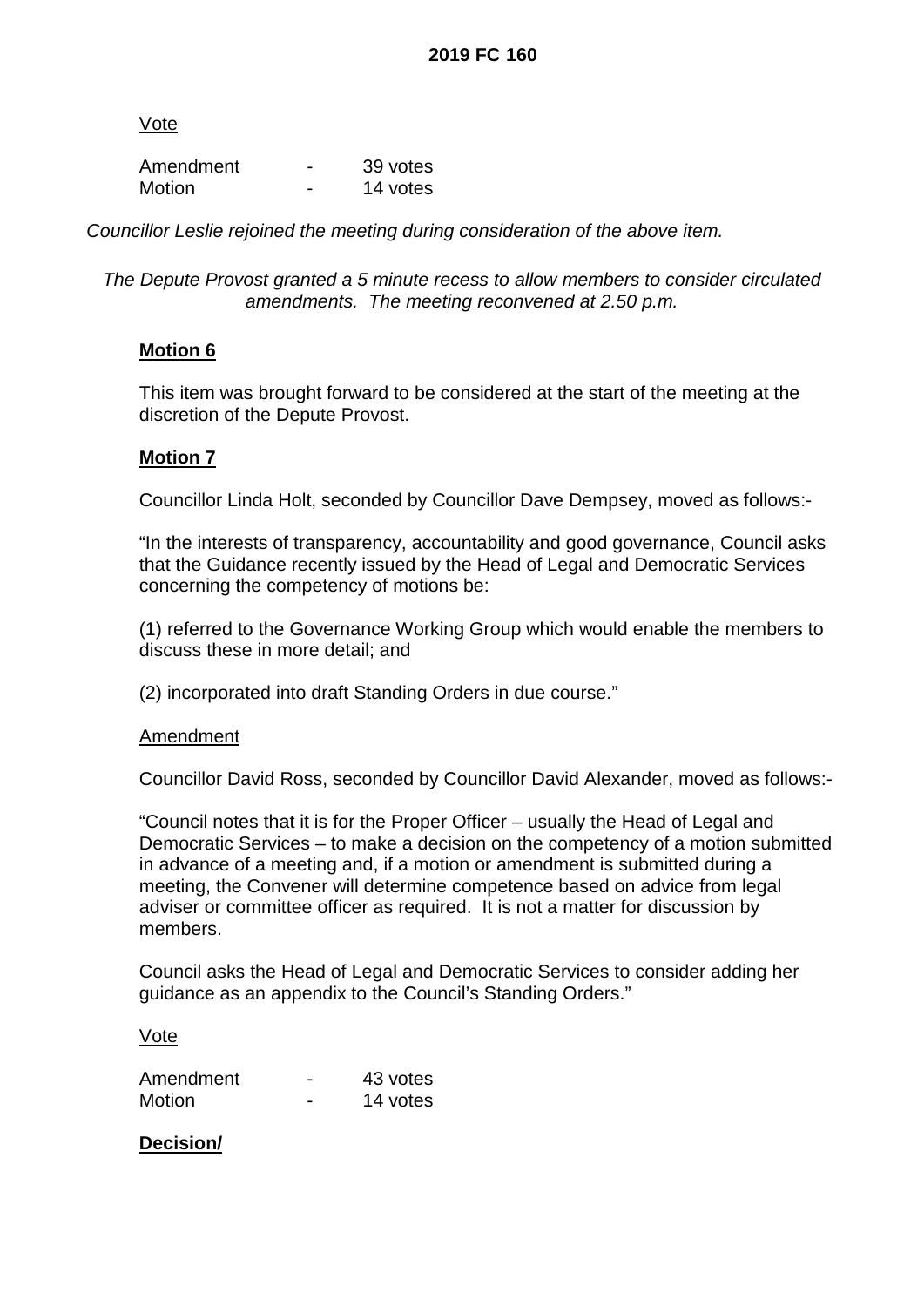### **Decision**

The Council agreed in terms of the amendment.

*Councillor Ritchie left the meeting having declared an interest in the following item.*

### **Motion 8**

Councillor Bill Porteous, seconded by Councillor Tim Brett, moved as follows:-

"Council supports the National Farmers Union Scotland & the NFU of England and Wales in calling for the immediate Quadrupling of the proposed Non - EU Migrant Agricultural Workers Scheme so that Farmers in Fife and elsewhere can sustain their businesses."

### Amendment 1

Councillor Gary Guichan, seconded by Councillor David Ross, moved as follows:-

#### Add

"Council believes that it is important that the employment rights, conditions and pay rates of migrant workers are properly protected.

Council notes that up to 14,000 non EU migrants were employed on a temporary basis during harvest in 2016 and the current UK Government proposals would prevent faming needs being met and jeopardise the Fife and Scottish agricultural industry.

Council condemns the UK Government's White Paper on immigration based on arbitrary and unmanageable thresholds that would damage the Fife and Scottish economies and setting a salary threshold of £30k that does not take account of Scotland's farming or other employment needs."

### Amendment 2

Councillor Dave Dempsey, seconded by Councillor David J Ross, moved as follows:-

"Council believes that it is important that the employment rights, conditions and pay rates of migrant workers are properly protected.

Council notes that the Non-EU Migrant Agricultural Workers Scheme is proposed and considers that time should be allowed for its evaluation."

*With the consent of the Depute Provost, the movers of the Motion and Amendment 1 agreed to conjoin.* 

### Vote/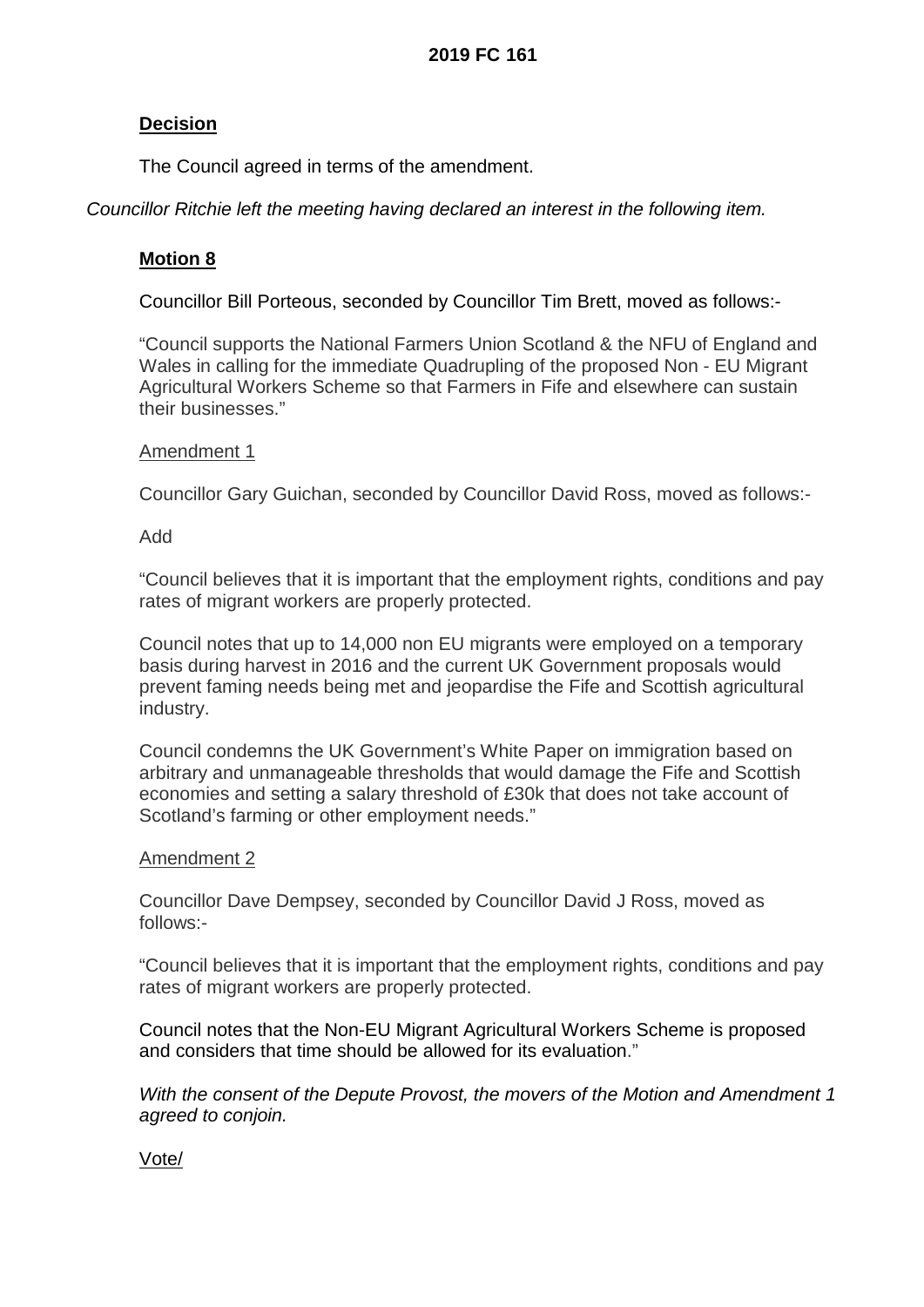Vote

Amendment 2 and 5 9 votes Conjoined Motion - 45 votes

### **Decision**

The Council agreed in terms of the conjoined motion.

*Councillor Ritchie rejoined the meeting. Councillor Coleman left the meeting prior to consideration of the following item.*

### **Motion 9**

Councillor Fiona Grant, seconded by Councillor David Graham, moved as follows:-

"Increasing numbers of Fifers and their families are living with dementia. To show leadership in promoting increased public understanding of the condition, Fife Council agrees that every Councillor will complete Dementia Friendly training.

Fife Council congratulates Leslie Community Council on becoming the first fully Dementia Friendly training community council and encourages other community groups and organisations to take up the free online training."

### **Decision**

The Council agreed the motion unanimously.

*Councillor Linda Holt left the meeting having declared an interest in the following item.*

### **Motion 10**

Councillor Darren Watt, seconded by Councillor Mick Green, moved as follows:-

"Council will press the Scottish Government to commission an independent expert study of the environmental, social and health impacts on the surrounding communities of the operations of Shell's Fife NGL Plant and ExxonMobil's Fife Ethylene Plant at Mossmorran."

#### Amendment 1

Councillor David Ross, seconded by Councillor Linda Erskine, moved as follows:-

"Council notes the series of meetings convened by Lesley Laird MP bringing together Shell, ExxonMobil, SEPA, HSE, the Council, elected and community representatives which have been positive in improving communications between these groups and encouraging further action by the companies and by SEPA.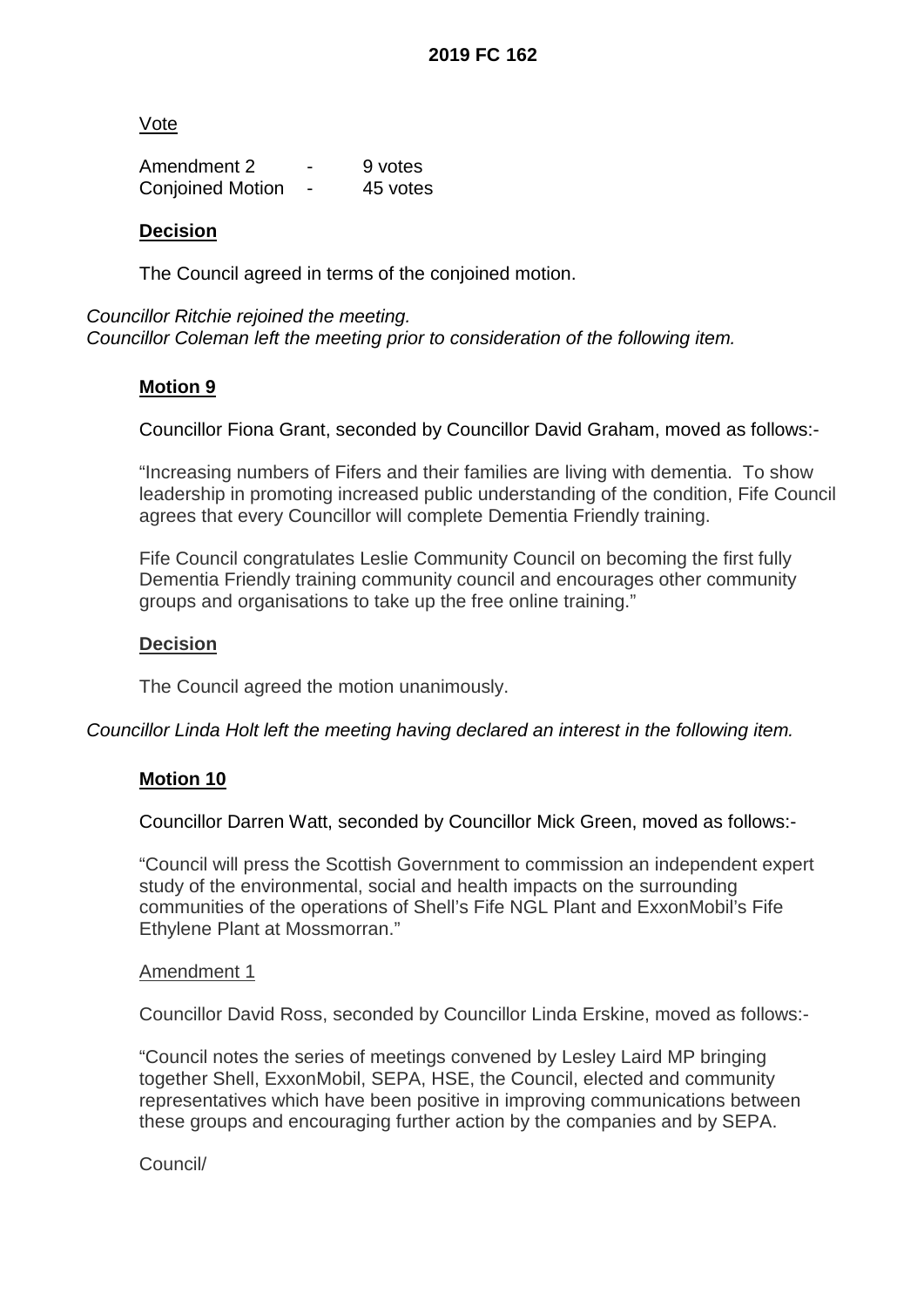Council believes however that the most recent flaring incident, one of the most severe experienced at the plant, shows that the frequency and severity of flaring incidents is unacceptable to local communities in the surrounding area.

Council therefore agrees to:

- 1. Request the Scottish Government to commission an independent expert study of the environmental, social and health impacts on the surrounding communities of the operations of Shell's NGL Plan and ExxonMobil's Fife Ethylene Plant at Mossmorran.
- 2. Engage again directly with SEPA and the companies to discuss the action needed to prevent and minimize incidents of flaring at the plant.
- 3. Press SEPA to take strong enforcement action based on previous 'Final Warning Letters', the Best Available Techniques (BAT) assessment issued this week, and its formal regulatory investigation into the most recent flaring incident.
- 4. Seek appropriate and substantial compensation from the companies to individuals and communities affected by flaring incidents.
- 5. Seek discussions with the Scottish and UK Governments, the companies and trade unions regarding the long term future of the plant and a possible strategy for its decommissioning."

### Amendment 2

Councillor Ross Vettraino, seconded by Councillor David Barratt, moved as follows:-

"Council shares the concerns, which have been expressed by the local and wider communities, about emissions from the Shell NGL Plant and ExxonMobil's Fife Ethylene Plant at Mossmorran.

Council agrees that there is a need to commission an independent expert study of the environmental, social and health impacts on the surrounding communities of the operations of site, but believes the council is best placed to drive this forward, working with SEPA, NHS Fife and the Mossmorran and Braefoot Bay Independent Air Quality Review Group.

Council also welcomes that the Mossmorran and Braefoot Bay Independent Air Quality Review Group has expressed a wish for its scope to be extended to cover the monitoring of light, sound and vibration in addition to air quality and that the operators of the plant would continue to meet the costs of this in line with their responsibilities under the original planning consent.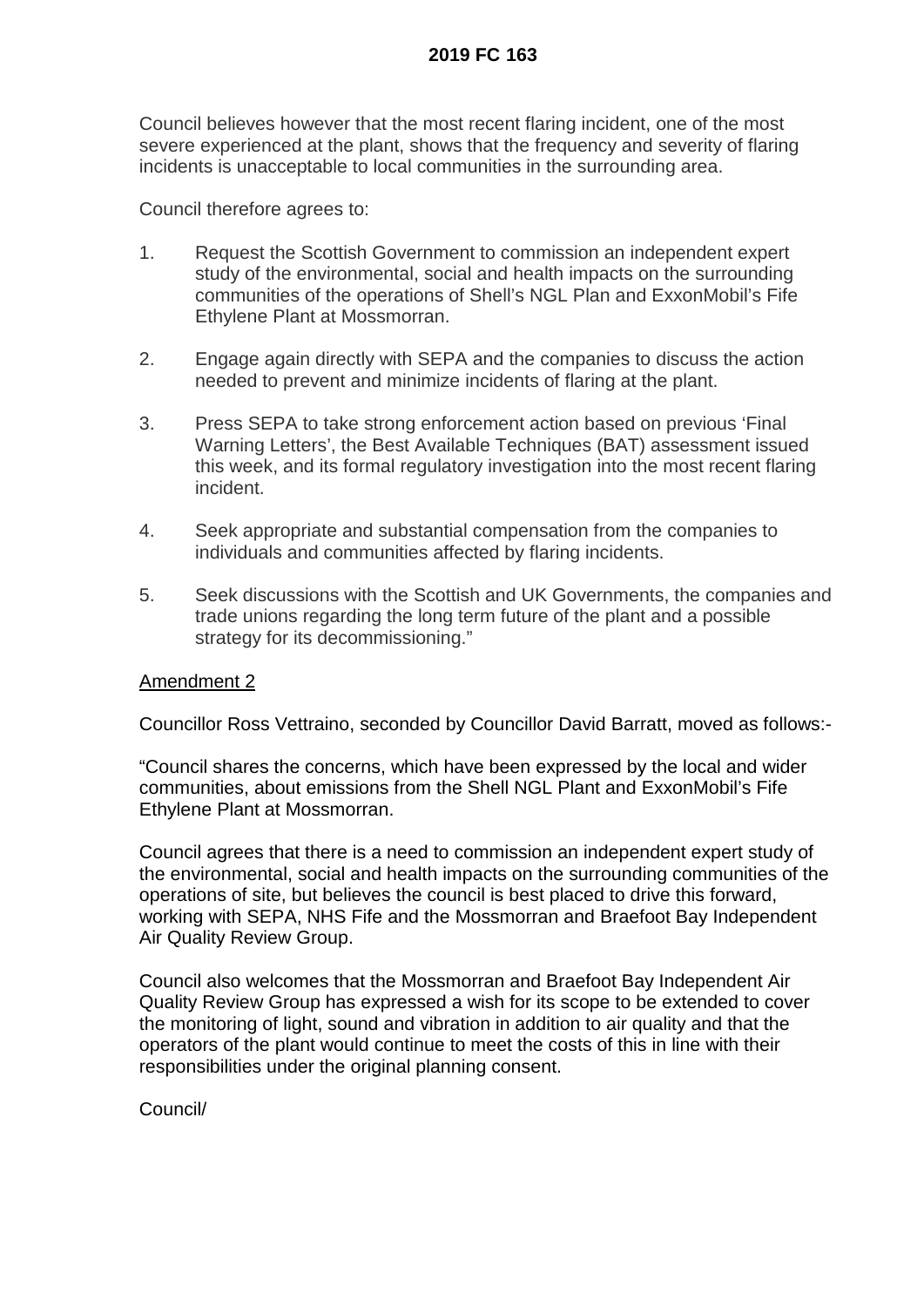Council considers that in commissioning the additional study, the council can better control the extent and pace of the initiative and agrees, as a first step, that SEPA, NHS Fife and the management at Mossmorran and Braefoot Bay be invited to meet with the Environment, Protective Services and Community Safety Committee at its next meeting."

*With the consent of the Depute Provost, the movers of the Motion and Amendment 1 agreed to conjoin.* 

### **Roll Call**

On the motion of Councillor Richard Watt, seconded by Councillor Dave Dempsey, it was agreed, by the required majority of members, that the vote be taken by calling the roll.

Members voted as follows:-

### **For the Conjoined Motion – 32 votes**

Councillors Tim Brett, Ian Cameron, Alex Campbell, Bobby Clelland, Altany Craik, Colin Davidson, Dave Dempsey, Gavin Ellis, Linda Erskine, David Graham, Mick Green, Gary Guichan, Garry Haldane, Judy Hamilton, Gordon Langlands, Helen Law, Jane Ann Liston, Donald Lothian, Mino Manekshaw, Tony Miklinski, Derek Noble, Dominic Nolan, Tony Orton, Ross Paterson, Graham Ritchie, David Ross, David J Ross, Jonny Tepp, Andrew Verrecchia, Darren Watt, Richard Watt and Jan **Wincott** 

### **For Amendment 2 – 23 votes**

Councillors David Alexander, Lesley Backhouse, Alistair Bain, David Barratt, John Beare, Ken Caldwell, Bill Connor, John Docherty, Julie Ford, Fiona Grant, Jean Hall Muir, Zoe Hisbent, Rosemary Liewald, Carol Lindsay, David MacDiarmid, Karen Marjoram, John O'Brien, Bill Porteous, Fay Sinclair, Sam Steele, Alistair Suttie, Ann Verner and Ross Vettraino.

#### **Decision**

The Council agreed in terms of the conjoined motion.

*Councillor Leslie left the meeting during consideration of the above item. Councillor Holt rejoined the meeting.*

### **Motion 11**

Councillor Altany Craik, seconded by Councillor John Beare, moved as follows:-

"The Planning Bill is currently making its way through the committee system at Holyrood and will be consulted upon shortly. Over the years a number of appeals by developers to the Reporter have been successful. Those in the local community who will have to live with the impact of this decision have no similar right of appeal.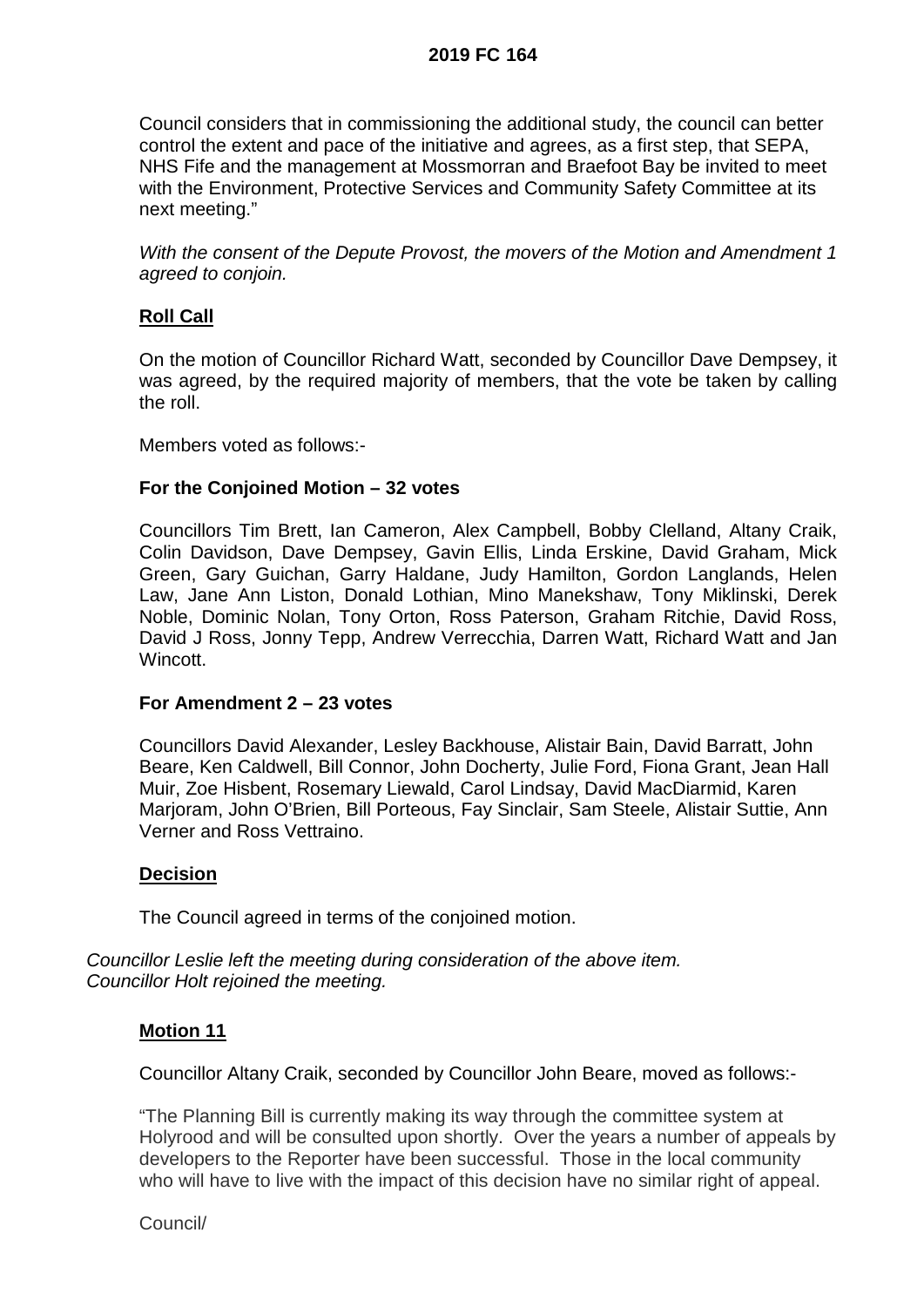Council believes that the planning system is unbalanced in the application of the right to appeal decisions. The Joint Administration Agreement states that we will lobby for a Community Right of Appeal and asks the Co-Leaders to write directly to the Minister stating our support for a rebalancing of the rights of appeal bringing communities to the heart of the decisions that they will have to live with."

### **Decision**

The Council agreed the motion unanimously.

### **124. BUSINESS BROUGHT FORWARD BY THE PROVOST AS A MATTER OF URGENCY**

It was noted that there was no business to be brought forward under this item.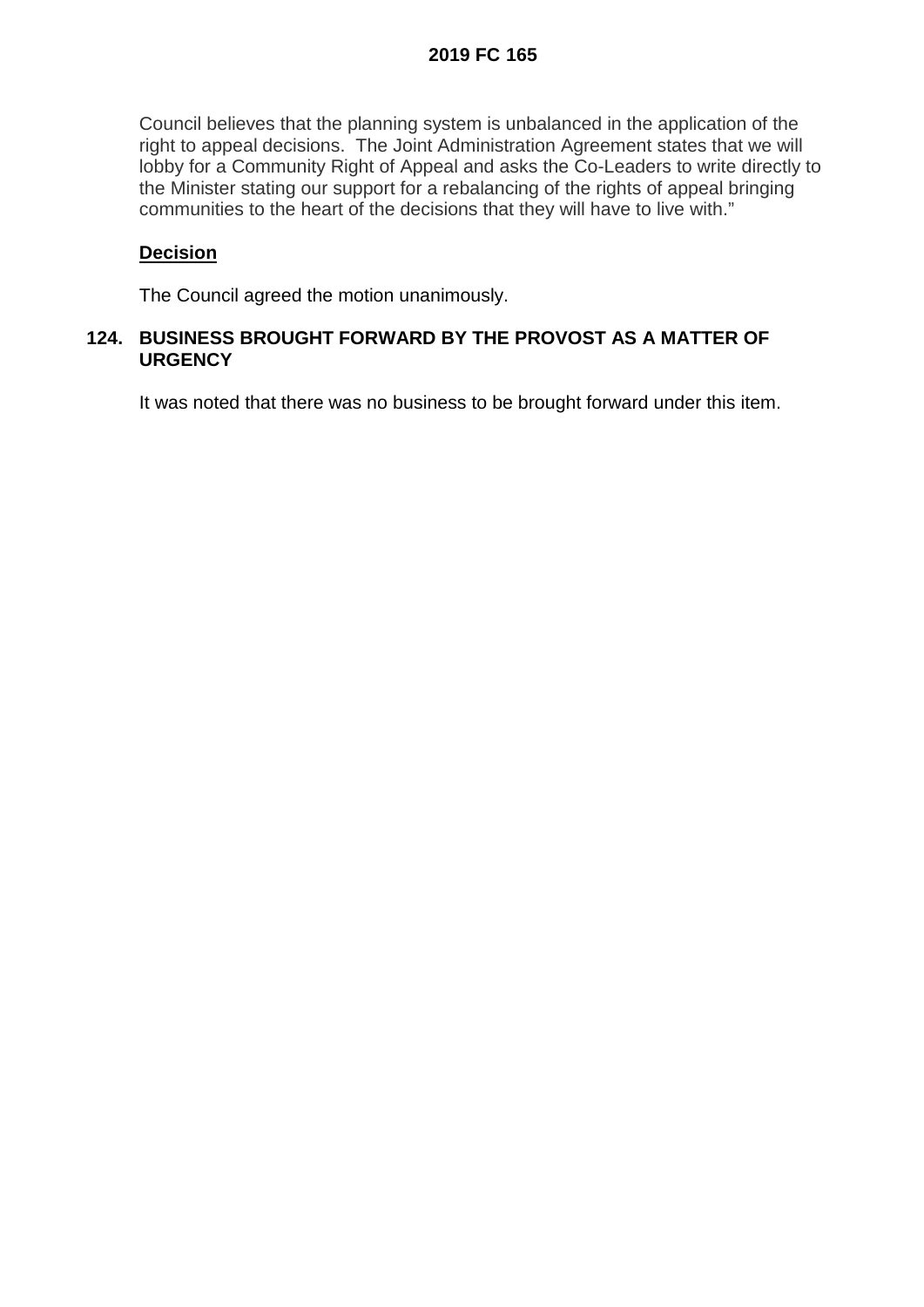

### *CIVIC BUSINESS BULLETIN*

### *MAY 2019*

### **CIPFA Team of the Year Award**

Fife Council Finance Operations Team have been awarded the CIPFA Team Of the Year Award which recognises the achievements of a team in delivering excellence and clear benefits in their own organisation, one or more other organisations in Scotland, or to the public finance profession as a whole, through working together efficiently and effectively.

Since inception, the Finance Operations Team have introduced innovative ways of working, automated processes, maximised technologies and removed duplication. The award recognises the efforts from all staff within the team.

### **Scottish Sensory and Equality Awards 2019**

Fife's Sensory Impairment Sub Group, Chaired last year by John Mills in Housing, were nominated for an award at the Scottish Sensory and Equality Awards 2019, held on 15 March at the Glasgow Hilton.

The award ceremony theme was Communication for All and the specific award our group was nominated for was sponsored by ScotRail and was for Outstanding approach to promoting partnership working across all services for people with a sensory loss in a specific local area (organisation/community group).

#### **Social Worker of the Year**

Fife Council Social Worker Morag Ranson won social worker of the year at a recent Scottish Association of Social Work award ceremony.

### **Gold Award for Tenant Participation**

FIFE Council's work and engagement with council tenants has won the organisation a Gold Award.

The accolade from the Tenant Participation Advisory Service recognises the council's strong partnership with tenants and the work they do together to improve local communities and influence decision-making.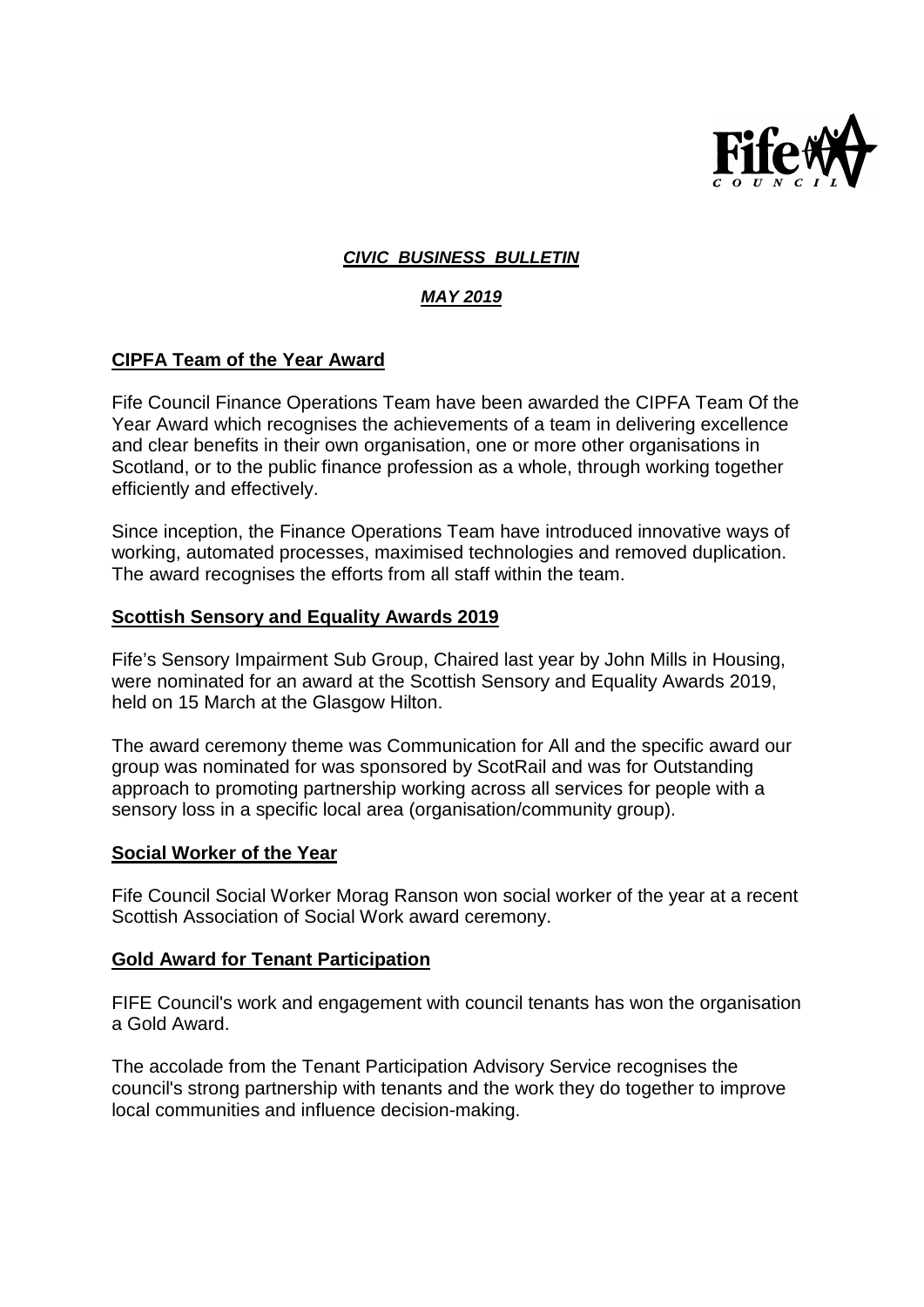# **Death of Former North East Fife District Councillor**

John Dott was a former North East Fife District Councillor from approximately 1990 until local government reorganisation in 1993 when he became a community councillor.

# **Fife Pupil Youngest NASCAR Driver**

Ben Creanor is in S4 at Dunfermline High School and on the 13<sup>th</sup> April aged only 16 years and 29 days became the youngest ever NASCAR (National Association of Stock Car Auto Racing) driver, and first Scot, when he started his first races in the Euro NASCAR series in front of 20,000 fans in Valencia, Spain. He finished 11th (out of 28) in his first race and would have finished  $8<sup>th</sup>$  in his second if he had not had a brake failure at 120mph which meant he had to retire.

The cars Ben races in are 450 horse power vehicles capable of speeds in excess of 150mph and this year, in between sitting his National 5 exams, he will race in 8 countries across Europe against drivers that include former F1 stars, touring car and Le Mans sports car drivers as well as experienced NASCAR drivers from the USA.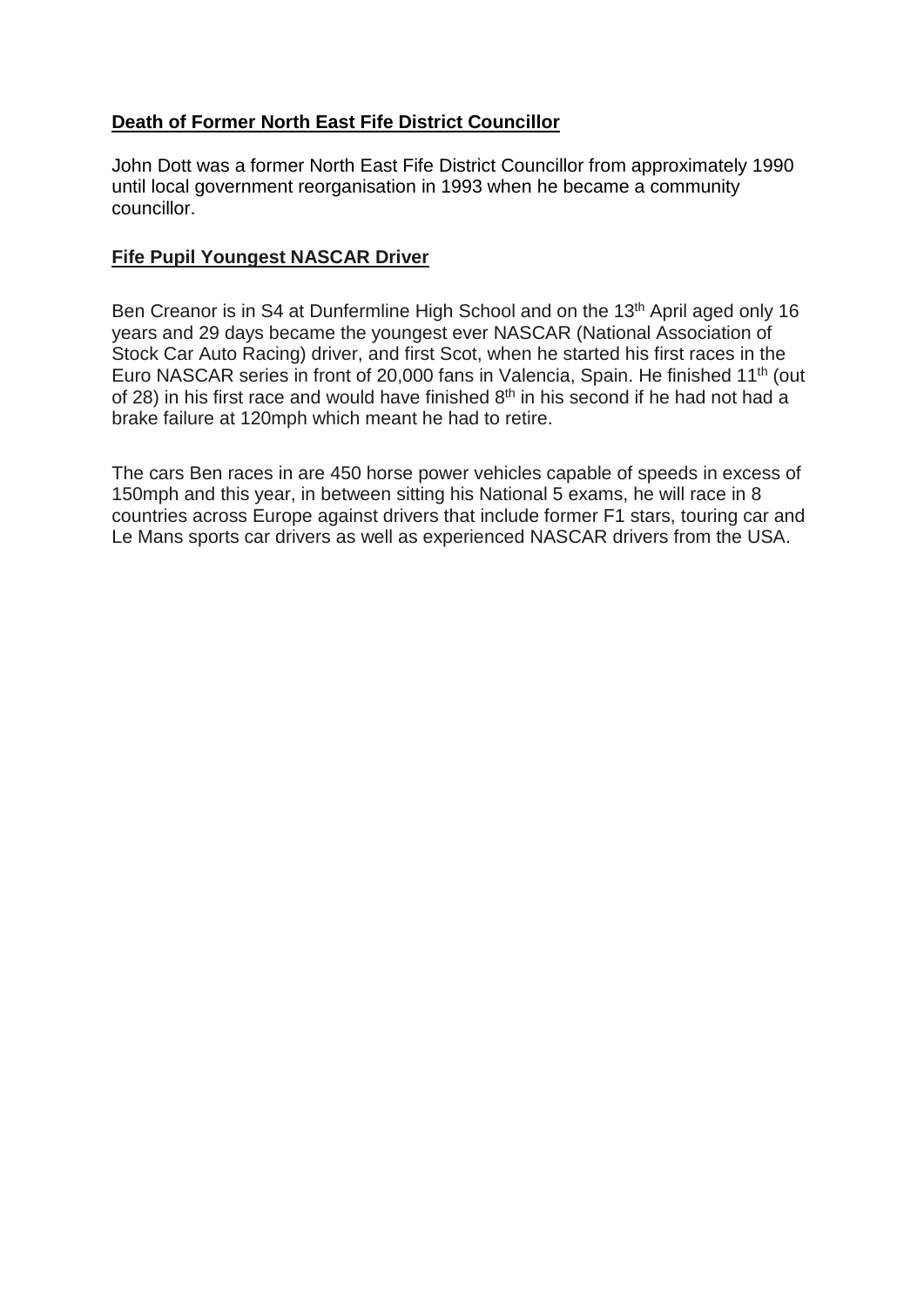

### **MEETING OF FIFE COUNCIL**

### **THURSDAY, 2ND MAY, 2019 AGENDA ITEM NO. 7 - QUESTION TIME**

### **QUESTION 1 FROM COUNCILLOR DAVE DEMPSEY**

Will the £95,000 cap on 'golden goodbyes' announced on April 10th by the UK Government apply in Scotland?

#### Answer

The UK Government issued consultation on proposed draft regulations on exit payments in the public sector on 10<sup>th</sup> April 2019. The Government has previously enacted framework powers in the 2015 Small Business, Enterprise and Employment Act to allow for a cap of £95k on exit payments in the public sector however secondary legislation is required to implement this.

The regulations **do not** cover payments made by a relevant Scottish Authority.

The Scottish Government has previously consulted on the proposed reforms to public sector exit payments and no further guidance has been issued to date.

#### **Supplementary**

£467,000 was the largest package in Fife. Do you approve or justify this?

Answer

I don't justify or have an opinion on this as each situation is different. Appropriate payments will be paid depending on pension contributions and a rigorous process is undertaken to ensure that the payback can be achieved.

#### **QUESTION 2 FROM COUNCILLOR TIM BRETT**

The recent Audit Scotland report on Challenges and Performance 2019 for Local Government in Scotland highlighted that an increasing proportion of the workforce is nearing retirement. What action is the Council taking to address this and ensure succession planning takes place?

#### Answer

Each Service is required to produce a Service Workforce Action Plan (SWAP). These are produced over a rolling 3-year period and are reviewed annually. They are both in line with, and linked to, Service Change Plans (SCP). Within the SCP Services analyse the workforce make-up of their Service in its current and forecasted future state. This includes the number, age profile and skills gaps of their workforce. Within the SWAP they set out an action plan of how they will transition from current to future workforce needs. This should show how services will meet any forecasted succession gaps.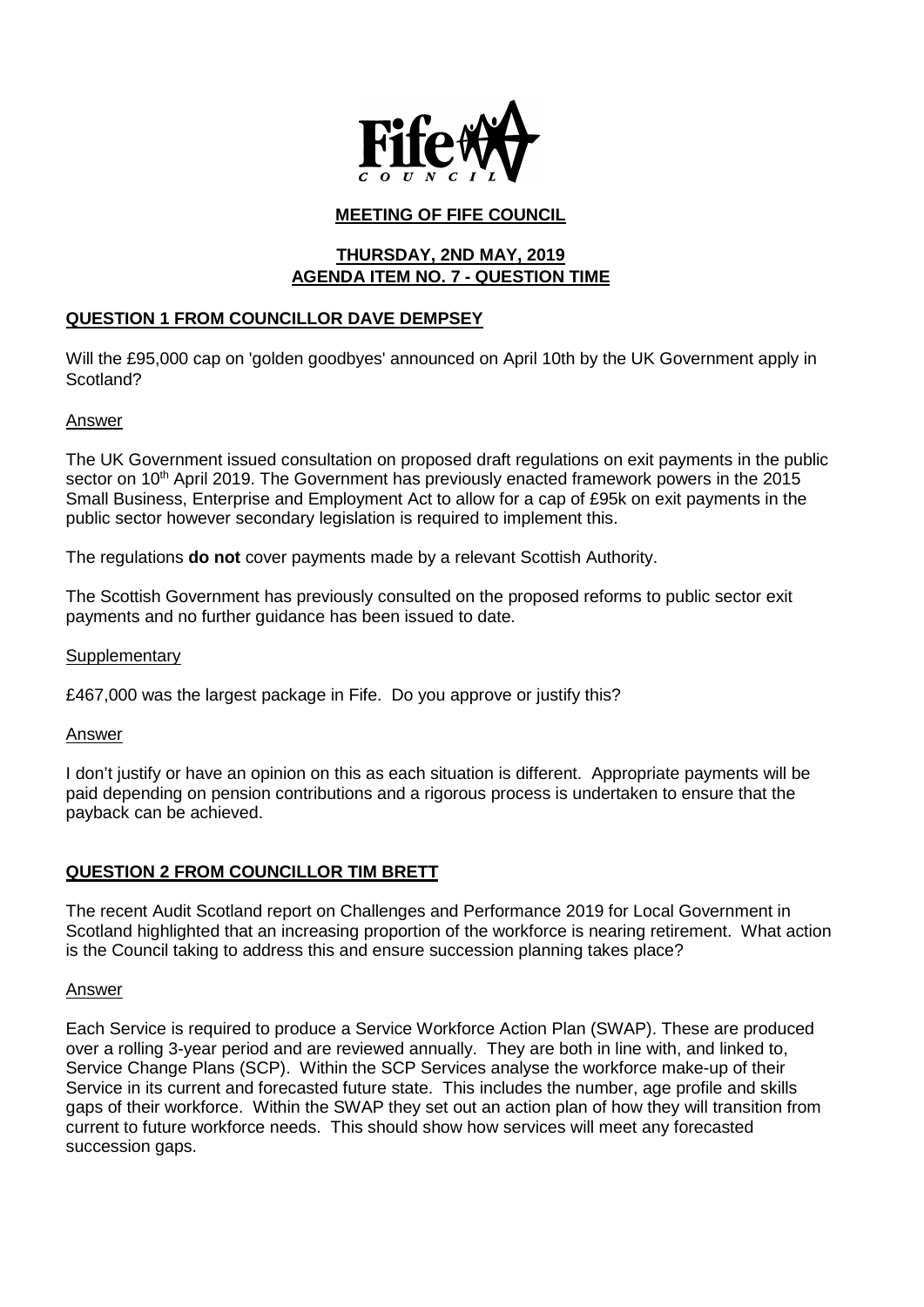A Corporate Workforce Action Plan (CWAP) is also produced to address cross-organisational or significant specific workforce needs of the organisation. Were a significant succession issue to be identified this would also be recorded and monitored through the CWAP.

In mitigation of potential Brexit impacts we continue to

- work to identify non-UK EU employees and engage them with ongoing positive communications,
- work with Services to address role occupancy, and
- engage with partner organisations.

### **Supplementary**

Do the reports referred to go to committee and can members have sight of them?

Answer

Yes

### **QUESTION 3 FROM COUNCILLOR DAVE DEMPSEY**

Why has it proved impossible to date to identify funding to restore and operate a public toilet at the Forth Bridge, Fife's only World Heritage Site, and what needs to be done to rectify this?

### Answer

The Forth Bridges Tourism Strategy 2019-2029 was launched on 24<sup>th</sup> April 2019 and sets out an ambition for a clear, regional delivery plan across three strategic outcomes :

- Creating a visitor destination;
- Offering a warm welcome to all; and
- Marketing the destination

A starting point for realising the tourism benefits of the three bridges as an asset was UNESCO's inscription of the Forth Bridge on to the World Heritage list on 5th July, 2015. The Forth Bridges Tourism Strategy contains a range of suggested actions to enable the delivery of the above strategic outcomes. This includes ensuring visitor facilities such as public toilets and digital visitor information are available particularly in North Queensferry.

The North Queensferry Automatic public Convenience toilets made a loss of approximately £10k per year In 2017/18, elected members agreed to close this facility as a part of budget savings. Whilst neither the construction nor ongoing revenue requirements for a toilet facility would fit the current funding criteria for Fife Environmental Trust funds, officers responsible for maintaining toilets will continue to examine opportunities for funding investment in toilet facilities as appropriate, particularly to support the visitor economy in North Queensferry and assist in mitigating the visitor impacts for the settlement.

Within the second strand of the Forth Bridges Tourism Strategy, *Offering a Warm Welcome to All*, communities forming part of the wider Forth Bridges area are encouraged to welcome the opportunities arising from World Heritage tourism. Officers assess that local attractions have toilet facilities which can be readily accessed by visitors, including hotels and attractions. However, officers will review the need for further facilities based on tourist demands.

### **QUESTION 4 FROM COUNCILLOR LINDA HOLT**

What is the latest outlook for an application by Fife Council to the £1.6 billion Stronger Town's Fund announced by the UK Government in March?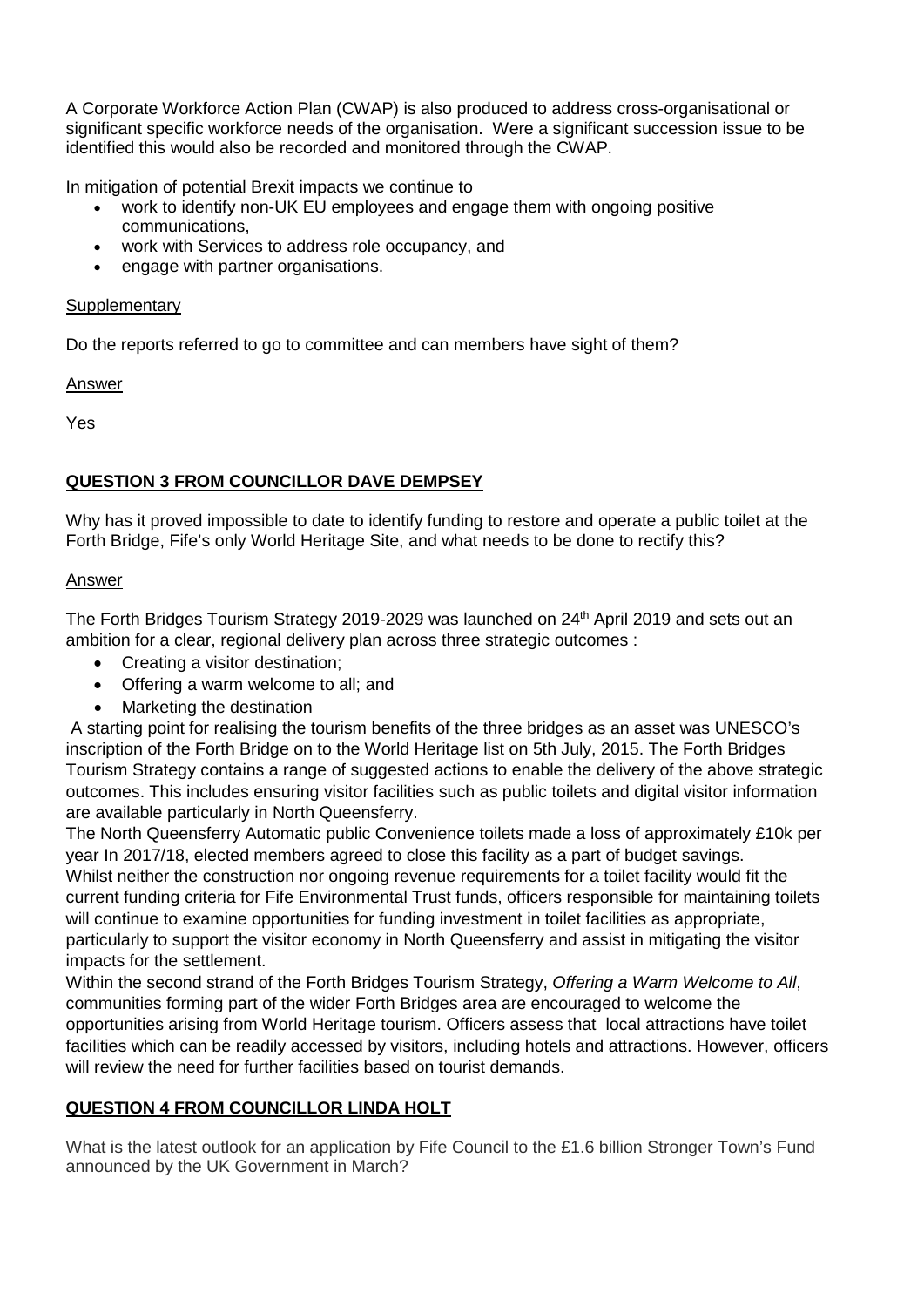#### **Answer**

On 4th March 2019, the UK Government announced the Stronger Towns Fund.

This is reported to be an additional sum of £1.6 billion pounds to support UK towns. £1 billion has been allocated to areas throughout England on a needs basis and £600 million will be made available through a bidding process to communities across the UK.

The £1 billion allocation within the Stronger Towns Fund is designed to target funding towards towns with economies that are performing relatively less well to the England average, whose residents are living on lower incomes, and where larger proportions of the population have low skill attainment. Allocations are set out in Table A, below, based on a formula which considers a combination of productivity, income, skills, deprivation metrics and proportion of the population living in towns.

| <b>Region</b>                | <b>Allocation (£m)</b> |
|------------------------------|------------------------|
| North West                   | 281                    |
| North East                   | 105                    |
| Yorkshire and The Humber 197 |                        |
| West Midlands                | 212                    |
| East Midlands                | 110                    |
| South West                   | 33                     |
| South East                   | 37                     |
| East of England              | 25                     |
|                              |                        |

*Table A: Allocation of the UK Stronger Towns Funds to English Regions*

The UK Government has noted that towns in the rest of the United Kingdom are intended to also benefit from the Fund, building on City Region and Regional Growth Deals initiatives.

At this time, no details have been published on the application process for the competitive element of the Stronger Towns Fund or links to the City Region Deals agreed in Scotland. It is noted that competitive bids must demonstrate utilisation of funding to promote long-term growth. The UK Government will then determine specific initiatives to be linked to the funding.

NB: The Stronger Towns Fund is a separate fund with a wider focus than the Future High Streets Fund (£675m) which operates in England only. This fund opened in December 2018 and closed for applications in March 2019.

#### **Supplementary**

What are the timescales for this and is there capacity in Economic Development to support this?

#### Answer

No timescales as yet and yes there is capacity in Economic Development to support.

#### **QUESTION 5 FROM COUNCILLOR KATHLEEN LESLIE**

Can the Administration state if the Attainment Gap is being closed in Fife?

#### Answer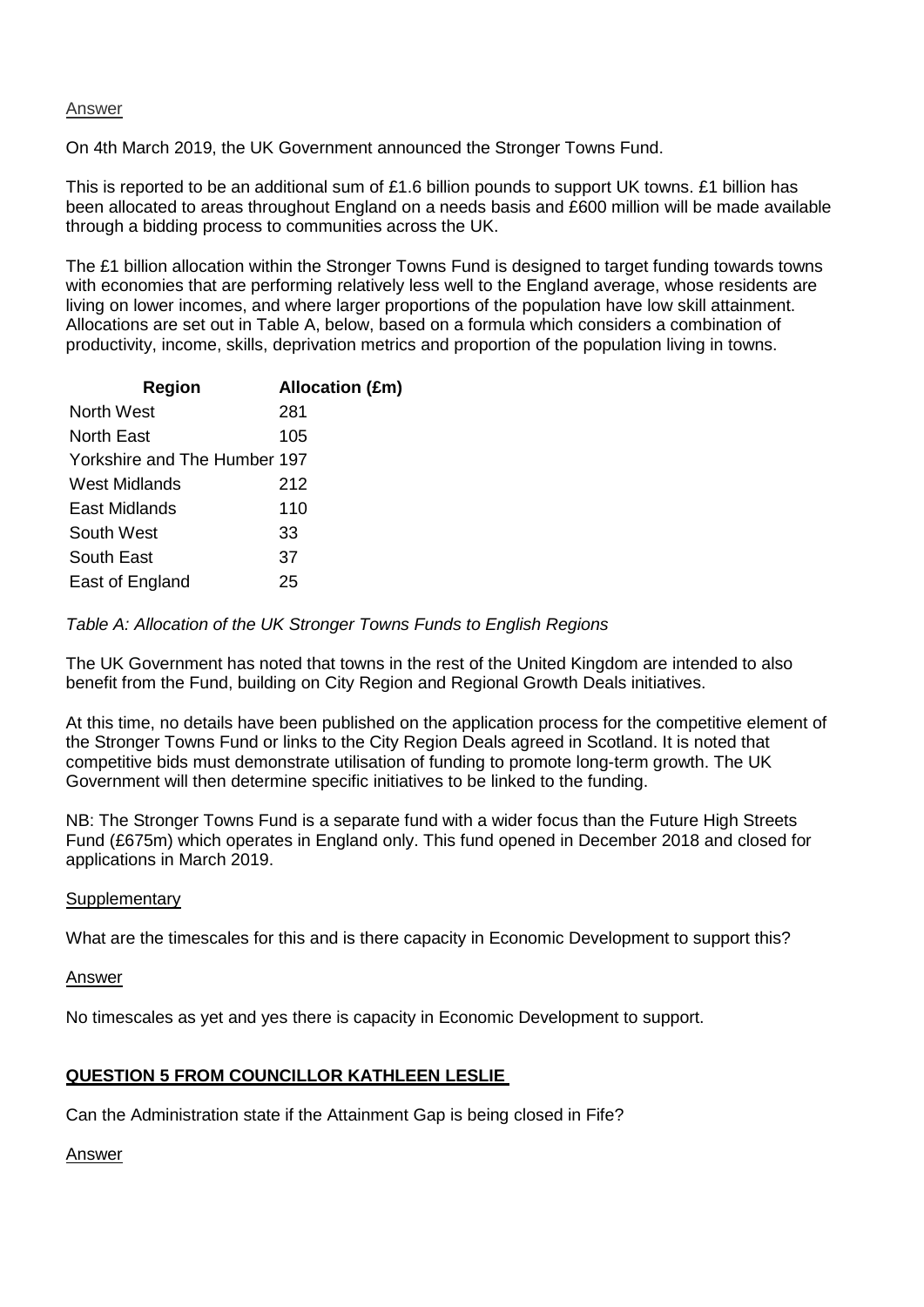### Yes

### **Supplementary**

In relation to recent data published by Fife Council, can you explain how the attainment gap is closing as these figures do not support this?

### Answer

Cannot take one year of figures as a measurement of closing attainment gap. There is a sustained approach being taken and progress is being made to close literacy and numeracy attainment gaps.

### **QUESTION 6 FROM COUNCILLOR MARGARET KENNEDY**

In February this year the Scottish Government announced additional funding for a mental health worker to be provided in every secondary school in Scotland. Have additional funds been received so that these plans can be implemented?

### Answer

Funding from the Scottish Government for School Counselling Services for Scotland is £ 12m for the 2019-20 financial year. This increases to £ 16m from 2020-21, when it will be baselined into Councils' budgets.

The basis of distribution to individual local authorities is still to be discussed and agreed, and is being taken forward by the Settlement Distribution Group of COSLA.

### **QUESTION 7 FROM COUNCILLOR MARGARET KENNEDY**

Savings of over £450,000 were agreed as part of the 2018/19 budget to come from over 30 third sector organisations commissioned through the Children's and Families Service. Why has it taken so long to deliver these savings and how are these organisations expected to be able to deliver services when they have only been assured of six months funding in the current year?

### Answer

Following confirmation of the budget in 2018/19 discussions regarding how this was to be taken forward were held with 3<sup>rd</sup> sector groups. These discussions resulted in an interim saving of 1% on groups recurring over £100k being agreed, to allow further work to be done. This work is continuing and the grants for 19/20 were phased to allow these to be adjusted to take account of the interim outcome of this work in August 2019. The key aim from this process is to maximise efficient delivery of support by third sector organisation reducing overlap, duplication and organisational costs. Further reports on the process of this will be given to E&CS committee later this year.

#### **Supplementary**

What reassurance can be given that vulnerable people will not be impacted upon by waiting until August 2019?

#### Answer

Discussions are ongoing with organisations but there will be a reduction in monies allocated. Confident a robust plan will come forward in August.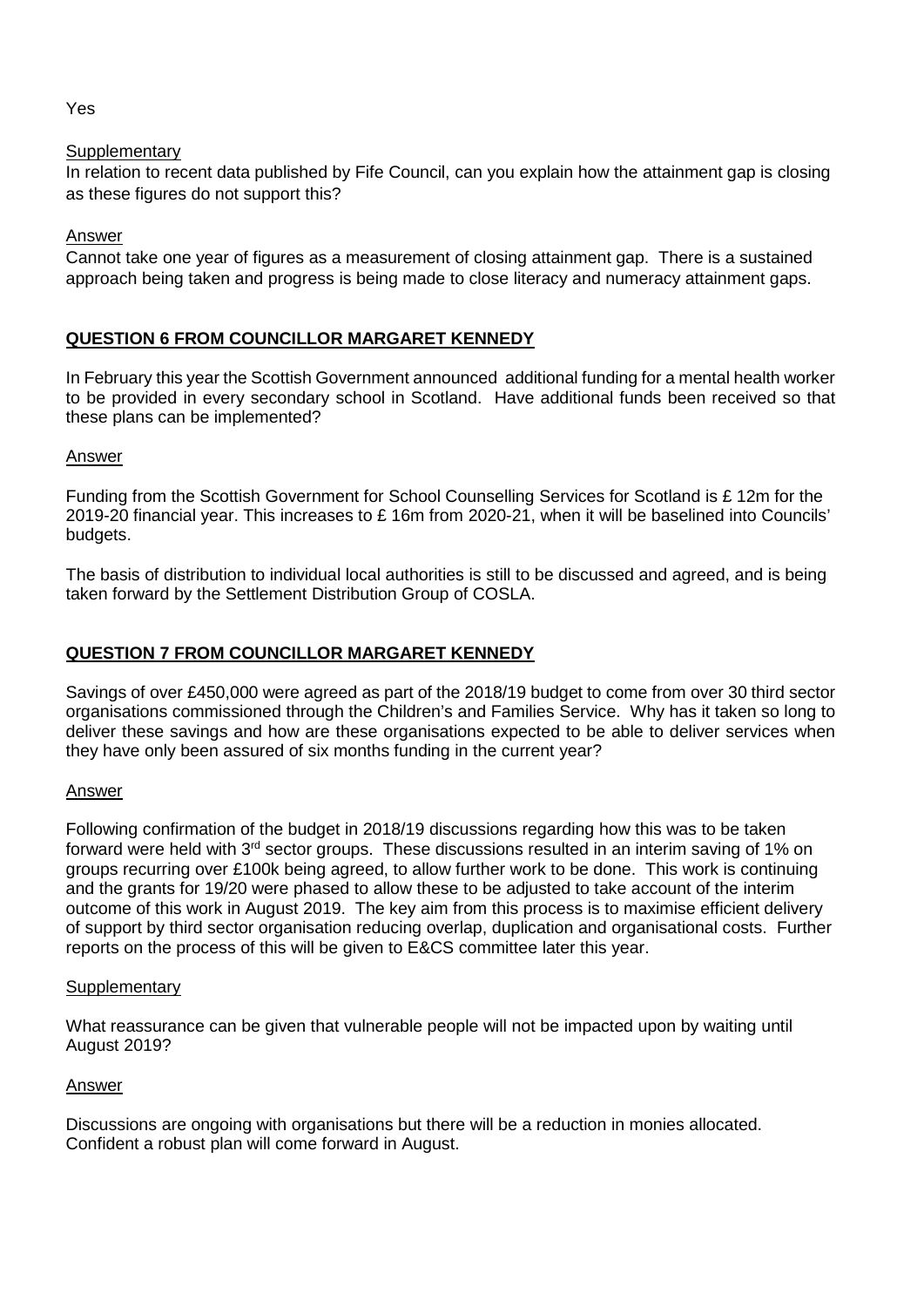### **QUESTION 8 FROM COUNCILLOR TIM BRETT**

Council welcomes and notes the significant decline in adult smoking prevalence in Fife since 2015 from 22% to 17.7% in 2017. A decrease of 4.3%. What steps are the Council taking to reduce the prevalence of smoking in under 16's where the Fife figures are above the Scottish average.

### Answer

### *Context (\* as at 2013)*

**3%\*** of 13 year olds smoke in Fife higher than the national average (3% v 2%)

**12%\*** of 15 year olds smoke in Fife higher than the national average (12% v 9%) **Tobacco Prevention** – As outlined in the local Strategy **'A Tobacco-Free Fife',** Fife looks to create

an environment where individuals, particularly children and young people, choose not to smoke. Engagement on the issue of tobacco will encourage children and young people to consider how smoking sits alongside other risky behaviours and is linked to broader health and wellbeing improvement programmes in the Curriculum for Excellence.

### **Fife situation**

**Fife has endorsed the ASH Scotland Charter for a Tobacco-free Generation to promote action to reduce smoking to 5% by 2034 by protecting children and young people from tobacco smoke where possible.**

The Charter has six key principles that encourage and enable discussion within organisations to examine how their own policy and practice can best contribute to the tobacco-free goal:

- 1. **every baby should be born free from the harmful effects of tobacco;**
- 2. **children have a particular need for a smoke-free environment;**
- 3. **all children should play, learn and socialise in places that are free from tobacco;**
- 4. **every child has the right to effective education that equips them to make informed positive choices on tobacco and health;**
- 5. **all young people should be protected from commercial interests which profit from recruiting new smokers;**
- 6. any young person who smokes should be offered accessible support to help them to become tobacco-free.

Fife Children's Services Plan contains a target to reduce the prevalence of smoking at maternity booking to improve Early Years outcomes and the Children in Fife group which oversee the plan has agreed to endorse the Charter.

NHS Fife and Fife Health & Social Care Partnership are already undertaking activity relating to the 6 principles, such as:

- Smoke Factor and Smokefree Class, prevention and education programmes in primary and secondary schools
- Smokefree Homes programme, encourages the public to make a voluntary pledge to not smoke in their homes, thus protecting individuals, in particular babies and young children from the effects of second hand smoke
- Air Check Test (ACT) programme, uses air quality machines to show the level of smoking related particulate matter that stays within the home for up to 5 hours
- Quit Your Way Pregnancy service offers dedicated midwife support to pregnant smokers and their partners to quit.
- Implementation of a Smoke Free care placements policy for Fife Council's Social Work Service and Looked After Children and Young People
- Trading standards workshops look to raise awareness of the sale of illicit tobacco to minors

### **QUESTION 9 FROM COUNCILLOR KATHLEEN LESLIE**

Can the Administration outline what it is doing to ensure that food served in all Council buildings (including schools) is sustainably sourced?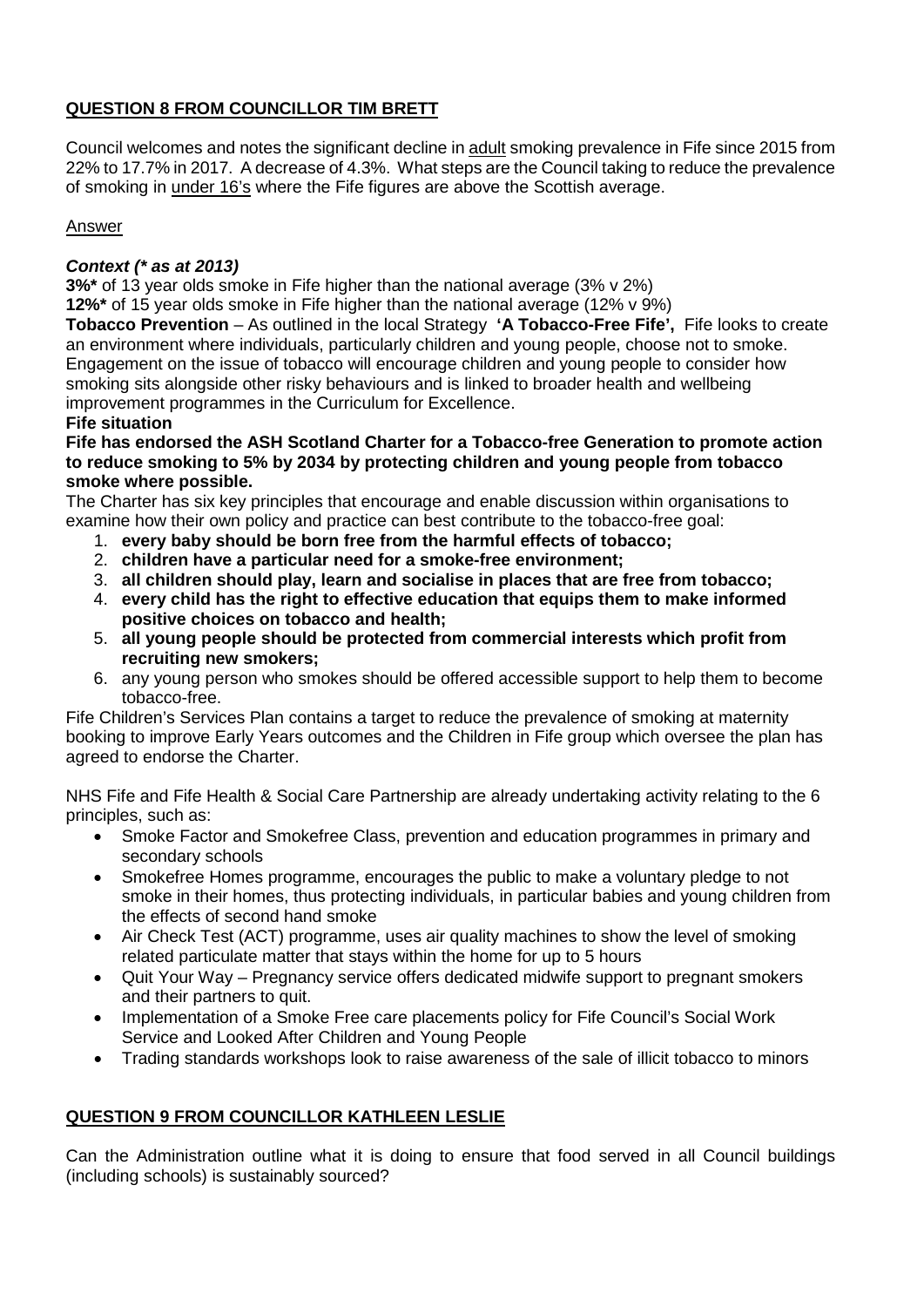#### Answer

The Council has a number of food contract frameworks where suppliers are asked to provide evidence of sustainability. For example in the fresh meat framework, we also asked for sustainably sourced products such as PGI or Red Tractor and over the last 4 years of the previous framework spend on these products had risen by approximately 90%.

For some products we removed the option of purchasing some non-sustainably sourced items in order to drive changes in the market and secure better pricing.

Finally, on the groceries and provisions framework we included a number of ethically sourced products on the core list such as teabags, coffee, sugar, chocolate and carton juices.

**Supplementary** 

Palm Oil – what is Fife Council doing to stop using products that contain this?

Answer

Will arrange for a report to be brought to Assets Committee to discuss this issue.

#### **QUESTION 10 FROM COUNCILLOR JANE ANN LISTON**

How many bus shelters are waiting to be repaired across Fife and what is the target time for repairs to be undertaken?

#### Answer

There are currently 21 bus shelters needing repairs. Some of these repairs have been delayed through lack of availability of the term contractor employed by the Service to carry out these works. In order to improve response times, the Service is in the process bringing bus shelter repairs in-house.

The majority of repairs are to glazing panels and if the repair is straightforward, it would be reasonable to expect completion within 4 - 6 weeks. However, many of the repairs are as a result of vandalism where frames are also damaged or parts are missing. In these cases the length of time for repair will be dependent on the availability of parts or the requirement to fabricate new parts.

#### **Supplementary**

Are the delays resulting in any reduction in advertising revenue stream?

Answer

Unknown but will check and let you know.

#### **QUESTION 11 FROM COUNCILLOR JONNY TEPP**

Coventry City Council has entered a partnership with the UK Government offering drivers up to £3,000 to give up their cars. Has Fife Council discussed any similar scheme with the Scottish Government?

#### Answer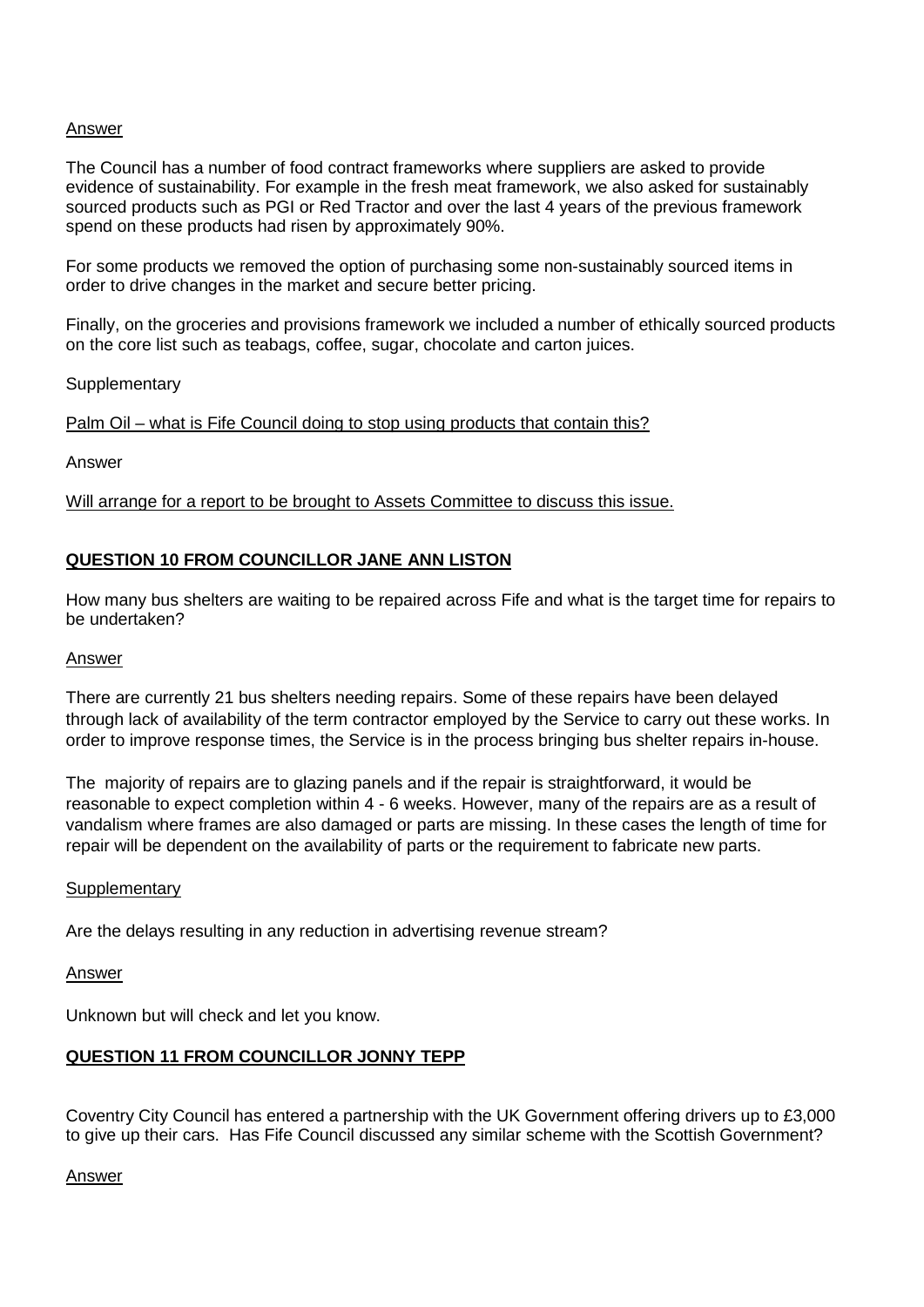It is not something that is currently being considered in Fife. We can look into the Coventry scheme and find out more.

#### **Supplementary**

Have we considered targets to reduce car use in Fife?

Answer

This will be considered nationally.

### **QUESTION 12 FROM COUNCILLOR BILL PORTEOUS**

#### **How much rubbish is collected from roadsides in Fife in the last year? How many fines for littering have been issued over the same period?**

#### Answer

I am unable to say how much rubbish is collected from roadsides, because, in the interests of operational efficiency, that waste is mixed with the contents of litter bins and waste from other instances of illegal dumping.

That said, the A92, between the Halbeath and New Inn roundabouts, was cleansed in January this year when 460 bags of litter together with 20 large items such as car bumpers and tyres and approximately 100 smaller items were removed.

In the last financial 187 fixed penalty notices were issue, 55 of which were for littering and 132 for illegal dumping.

#### Supplementary Question

What can be done to prevent roadside littering?

#### Answer

Every single piece of litter and every illegally dumped item that we see has been deliberately put there put there by a member of the community, who is irresponsible and uncaring. It is all down to the attitude of the individual and, because attitudes are as a consequence of every experience that we have had, up to and including this minute, trying to change the attitude of an individual is a really difficult task. Legislative penalties will not effect a solution and I'm sorry to have to say that I have no idea how to prevent roadside littering. It does occur to me, however, if we as a society placed a stronger emphasis on such issues in our schools, that we may succeed in significantly reducing such environmental vandalism.

### **QUESTION 13 FROM COUNCILLOR JONNY TEPP**

We understand that Fife Council has a policy of providing permanent repair to reported potholes at the first time of asking but there are a number of exemptions to this policy:-

- 1. When dealing with a very large volume of potholes, quality has to be sacrificed in order to respond sufficiently quickly in the interests of public safety.
- 2. When the quality of repair is not a primary factor in the repairs expected longevity.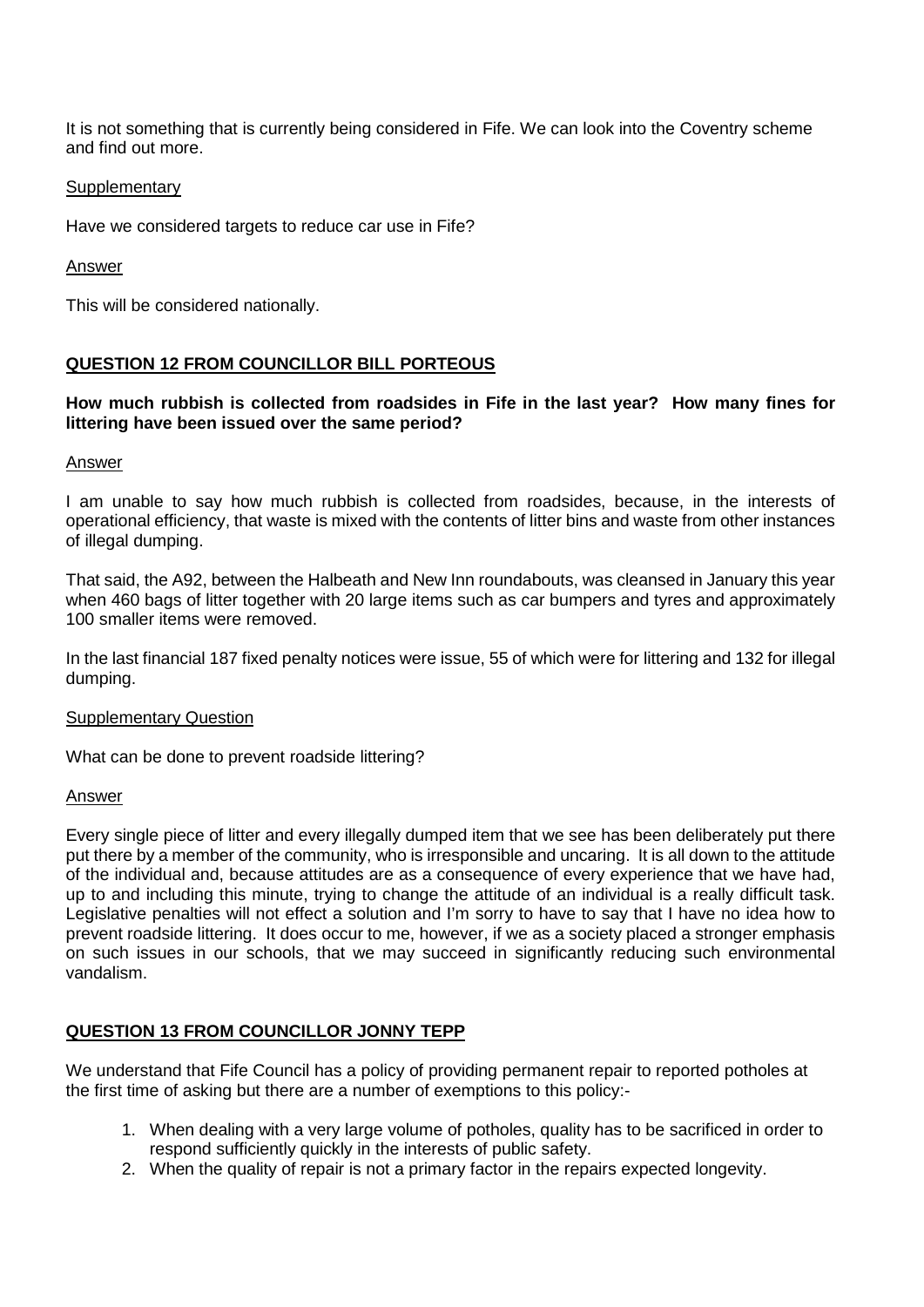3. When the location would make it unsafe to stop for the time required to carry out a high quality repair without having to significantly add to the temporary traffic management requirements.

How many potholes were repaired first time on a permanent basis and how many were repaired under the exemptions policy last year?

#### Answer

We filled a total of 23,654 potholes during financial year 2018/2019. 8,354 of these repairs were high quality permanent patches. The remaining 15,300 repairs were to a lower specification. The Service remains compliant with Council Policy (Environment and Development Committee 20 January 2005) subject to the practical exceptions already stated.

The Service is currently designing a pilot study, which is intended to be carried out during Qtrs. 3 & 4 of this financial year to examine method changes intended to both i) increase the proportion of higher quality permanent pothole repairs that can be carried out and ii) reduce response times.

#### **Supplementary**

Would you say the current policy is successful?

#### Answer

Confident the policy is working effectively.

#### **QUESTION 14 FROM COUNCILLOR DONALD LOTHIAN** (Co-Leaders)

How much EU funding has come to Fife in the last three years? What projects have benefited from this funding? Can they be listed? Do we know if funding will continue after Brexit?

#### Answer **Suggest the lengthy response is circulated separately.**

#### **Introduction**

EU Funding in the period 2014 – 20 is primarily distributed through a small number of Strategic Interventions, managed by Lead Partners and is not restricted to financial years. The figures presented are therefore provided over multiple timeframes as relevant to the project.

The headline figures are that **just under £5m has been drawn into Fife since 2015** through the European Structural and Investment Funds. A similar amount is likely to be drawn down between now and 2022.

In addition just under **€1m (£82,000)** has been awarded to transnational projects in which Fife Council are a key partner.

After Brexit, the UK Government has confirmed that replacement funding will be made available through the Shared Prosperity Fund – but to date little is known about the scale of, or priorities within, that funding stream. Fife Council has been and will continue to take part in consultation exercises to feed in the development of the Shared Prosperity Fund.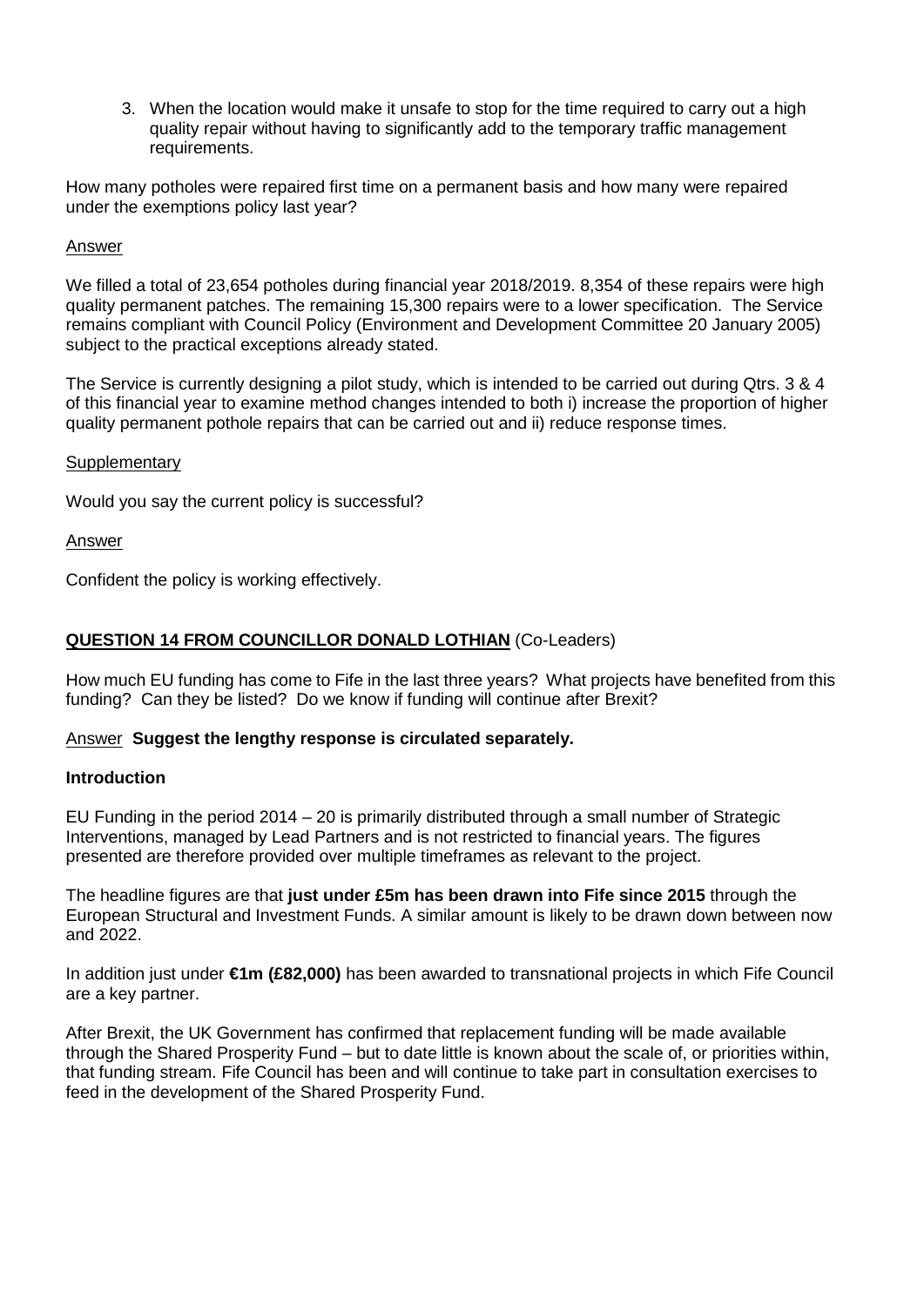### **European Regional Development Fund**

Fife Council has secured funding under the Competitiveness, Innovation and Jobs – Business Competitiveness Strategic Intervention. This supports Fife wide provision of business support activities primarily adding to the services provided by Business Gateway such as training, consultancy and grants to small businesses. **£492,588.73** in ERDF grant has been approved for the financial years 2016 to 2019. An extension to this programme has recently been awarded £1,314,675.63 for the period 2019 to 2023.

### **European Social Fund Funding**

Fife Council has secured funding under the Strategic Intervention promoting sustainable and quality employment and supporting labour market mobility – specifically for the Fife Employability Pathway.

The Fife Employability Pathway has been awarded **£3,866,500** in ESF grant for the financial years 2015 to 2019. There are currently 8 organisations delivering activity on this programme, providing support for unemployed adults with multiple barriers to employment, including those with health and disability challenges. The Pathway is targeted with supporting 10,000 eligible clients between 1 April 2015 and 31 December 2018

An extension to this programme is currently being negotiated with the Scottish Government for a further **£4.3 million** in grant over the period 2910 to 2022.

**Fife Employability Pathway -** A further ESF strategic intervention for Fife to Tackle Poverty and Social Inclusion has been allocated up to **£334,536** in ESF grant for financial years 2017 to 2019, with activities starting in March 2017. This is a small service providing a dedicated, holistic approach to supporting disadvantaged families.

#### **Inter-territorial Programmes**

Fife Council also benefits from funding from 2 of the transnational programmes as follows:

INTERREG – Fife is currently taking part in 3 projects: **CLIPPER** (supporting SMEs in the maritime sector); **UNEET** (tackling unemployment of young people); **RIGHT** (designing and testing tailored educational and training programmes and initiatives in a fast changing skills environment). These projects are worth around of **€740,000** to Fife.

ERASMUS - Fife also benefits from funding for an ERASMUS project focussed on developing a skills, apprenticeship and employment pathway for the heritage building sector to address a recognised global shortage in Traditional Building Skills – value **€204,680**.

It is hoped that UK organisations will continue to be able to take part in transnational programmes after Brexit on a project by project basis so there may not be any reduction on this area. This will depend on the deal that is reached between the EU and UK.

### **QUESTION 15 FROM COUNCILLOR LINDA HOLT**

What is the total value of contracts/grants/service level agreements being made by Fife Council to the third sector (community groups, charities, trusts etc) in the financial year 2019/20? What are the totals for the previous five financial years?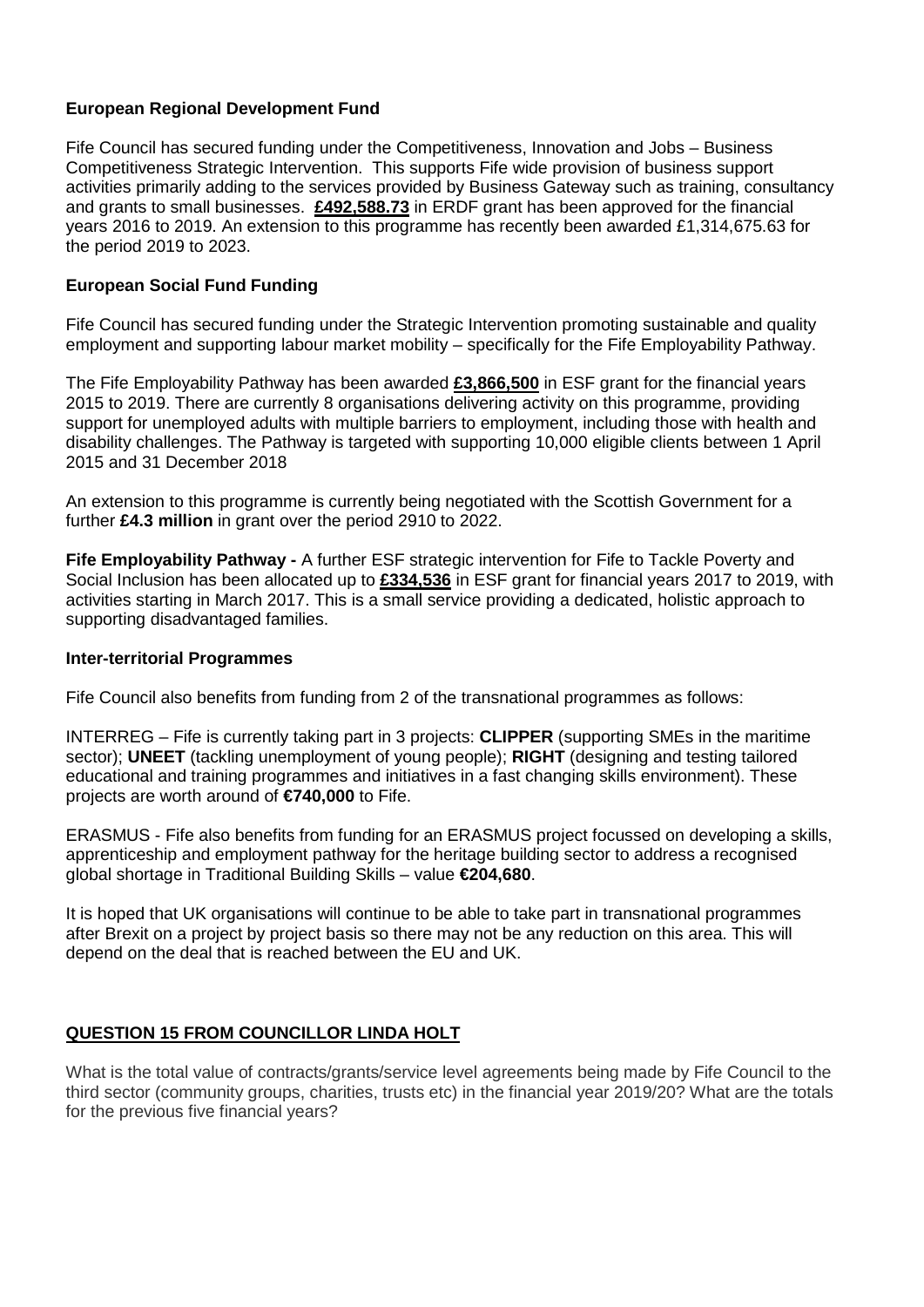### **Answer**

### Recurring Grants

|                                                       | 15/16    | 16/17    | 17/18    | 18/19    | 19/20    |
|-------------------------------------------------------|----------|----------|----------|----------|----------|
| <b>Area Services</b>                                  | 375,479  | 0        | 0        | 0        |          |
| <b>Children &amp; Families &amp; Criminal Justice</b> | 3,429,17 |          |          |          |          |
| <b>Services</b>                                       | 5        | 0        | 0        | 0        | 0        |
|                                                       | 1,050,97 |          |          |          |          |
| Education                                             |          | 0        | ი        | O        |          |
|                                                       |          | 4,126,18 | 3,957,48 | 3,929,34 | 2,072,20 |
| <b>Education and Children's Services</b>              | O        |          |          |          |          |
|                                                       | 6,941,63 | 6,912,92 | 6,665,13 | 6,805,61 | 6,757,48 |
| <b>Housing Services</b>                               |          |          | 8        |          |          |
|                                                       | 2,431,35 | 3,311,25 | 3,602,02 | 3,499,34 | 3,820,04 |
| Community & Neighbourhoods                            |          |          |          |          |          |
| Transportation                                        | 185,549  | 183,693  | 183,693  | 185,523  | 190,354  |
| Economy, Planning & Employability                     | 262,367  | 261,581  | 246,930  | 808,751  | 700,632  |
|                                                       | 4,123,44 |          |          |          |          |
| Social Work - Adults and Older People                 |          |          |          |          |          |
|                                                       |          | 5,978,58 | 7,165,69 | 7,401,30 | 7,600,00 |
| <b>Health &amp; Social Care</b>                       |          |          |          | 8        |          |
|                                                       | 18,799,9 | 20,774,2 | 21,820,9 | 22,629,8 | 21,140,7 |
|                                                       | 70       | 23       | 63       | 79       | 19       |

#### Non-Recurring Grants

Information to be circulated separately as not readily available.

#### **Supplementary**

When will we see measures to compare services and value for money?

#### **Answer**

There are strict monitoring and evaluation frameworks in place and link officers monitor this.

### **QUESTION 16 FROM COUNCILLOR RICHARD WATT**

**Given the religious and touristic importance of St Andrews, and the recent Islamist attacks on Sri Lankan targets, what is being done by Fife Council to ensure the safety of worshippers and tourists?**

#### Answer

Whereas the Council constantly works with its Partners relative to any issue of Public Safety, the Council's contribution in relation to terrorisms has to fit with and be guided by that of the lead authority, which is Police Scotland.

In support of that position, Fife Council staff are encouraged to complete two e-learning modules, which are designed to raise awareness of counter-terrorism.